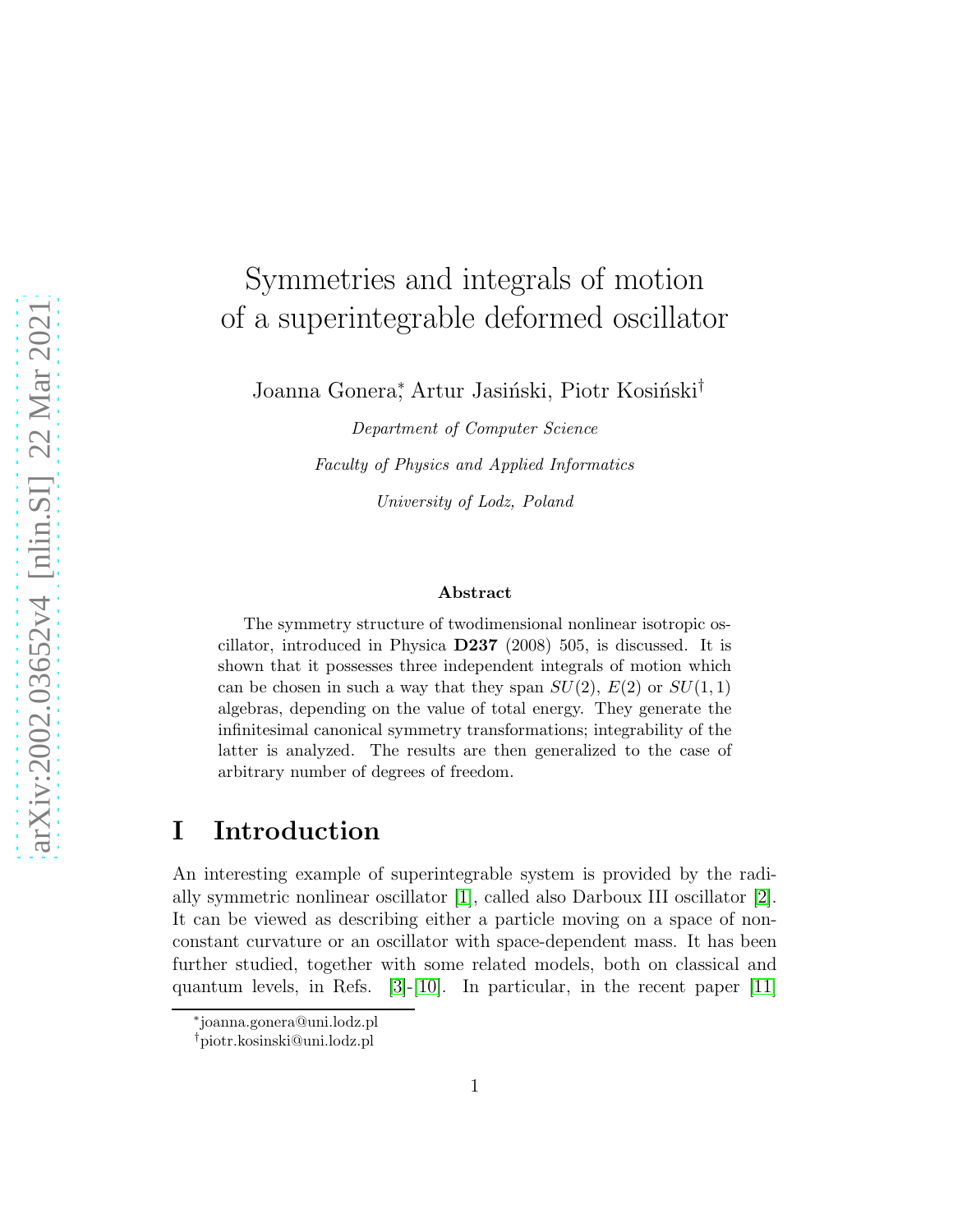Anco et. al. analyzed in more detail the integrals of motion and symmetry transformations for this system.

Our aim here is to reveal further interesting properties of the integrals of motion and symmetries of the nonlinear oscillator. Let us start recalling some well known facts [\[12\]](#page-19-1), [\[13\]](#page-19-2), [\[14\]](#page-19-3). An isolated classical dynamical system with  $f$ degrees of freedom possesses  $2f - 1$  independent integrals of motion which do not depend explicitly on time. However, in general these integrals are defined only locally; the simplest example is provided by two uncoupled harmonic oscillators  $(f = 2)$ . Their individual energies are integrals of motion defined globally while the third global integral exists only provided the oscillator frequencies are commensurate. Such a behaviour is typical for integrable systems. Consider a twodimensional integrable system. For bounded motions all trajectories lie on the twodimensional tori parametrized by the values of two independent Poisson-commuting integrals of motion [\[13\]](#page-19-2). One can introduce the action variables  $I_1, I_2$  and canonically conjugated angles  $\Theta_1, \Theta_2$ ; the Hamiltonian depends on action variables only,  $H = H(I_1, I_2)$ . It is straightforward to construct the third integral

<span id="page-1-0"></span>
$$
C = \omega_2 \Theta_1 - \omega_1 \Theta_2 \tag{1}
$$

<span id="page-1-1"></span>where

$$
\omega_i \equiv \frac{\partial H}{\partial I_i}, \quad i = 1, 2,\tag{2}
$$

are the relevant frequencies. C is defined only locally because the angles  $\Theta_1, \Theta_2$  are defined up to the multiplicies of  $2\pi$ . However, if  $\omega_1$  and  $\omega_2$  are commensurate,  $\omega_1/\omega_2 = n_1/n_2$  or  $\omega_k = n_k \omega(\underline{I})$  (here  $\underline{I} \equiv (I_1, I_2)$ ),  $k = 1, 2,$ then

$$
\frac{C}{\omega(\underline{I})} = n_2 \Theta_1 - n_1 \Theta_2 \tag{3}
$$

and any periodic function of  $C/\omega(\underline{I})$  is a globally defined integral of motion. If the frequencies are not commensurate no additional independent globally defined integral of motion exists. In fact, generic trajectories in phase space cover then densely the relevant invariant torus so they cannot be viewed as the intersections of the latter with level hypersurfaces of some regular function on phase space. We conclude that the third integral exists iff

<span id="page-1-2"></span>
$$
H = H(n_1I_1 + n_2I_2)
$$
\n(4)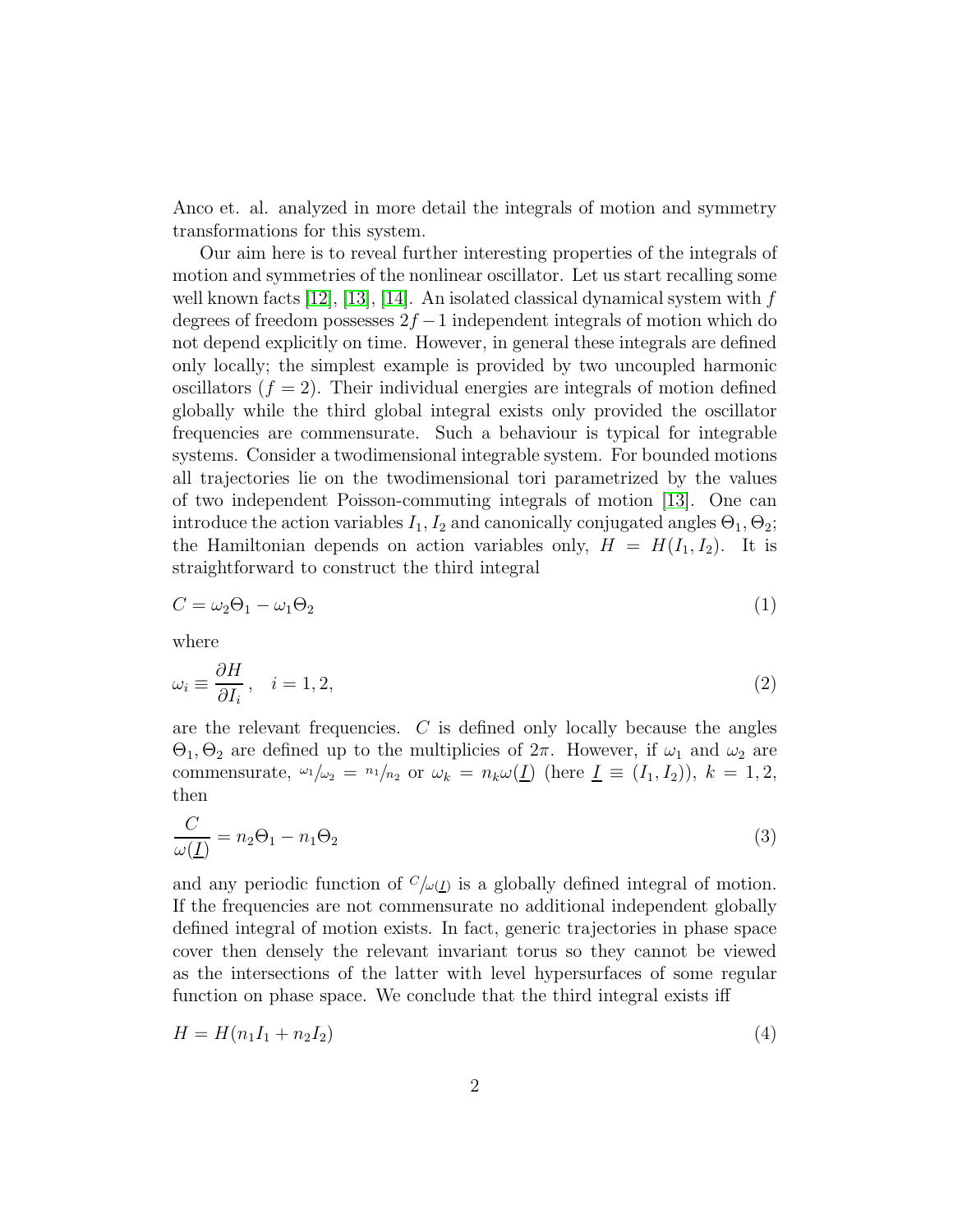for some integers  $n_1, n_2$ . On the other hand, a local integral exists for any integrable Hamiltonian and is given by eqs.  $(1)$ ,  $(2)$ . It is also worth to note that in the region of unbounded trajectories some of the variables are no longer angles and the relevant periodicity conditions are relaxed. This makes the existence of additional globally defined integrals of motion more likely.

The above conclusions can be easily extended to the case of integrable systems with arbitrary number of degrees of freedom.

The main source of global integrals is provided by the Noether theorem. It should be stressed that it applies not only to the point transformations but also to general canonical ones. In short, if  $G(q, p, t)$  is a generator of canonical symmetry transformations then

<span id="page-2-0"></span>
$$
\{G, H\} + \frac{\partial G}{\partial t} = 0\tag{5}
$$

i.e. G is an integral of motion. The reverse is also true: if G obeys [\(5\)](#page-2-0) then it generates symmetry transformations by

<span id="page-2-1"></span>
$$
\delta(\cdot) = \delta \varepsilon \{\cdot, G\} \tag{6}
$$

where " $\cdot$ " stands for any canonical variable while  $\delta \varepsilon$  is an infinitesimal parameter. Eq. [\(6\)](#page-2-1), when integrated, yields finite symmetry transformations.

### II Deformed oscillator

We consider the deformed twodimensional oscillator defined by the Hamiltonian

<span id="page-2-3"></span>
$$
H = \frac{\vec{p}^2 + \omega^2 \vec{q}^2}{2(1 + \lambda \vec{q}^2)}, \quad \lambda \ge 0, \quad \vec{q} = (q_1, q_2)
$$

$$
\vec{p} = (p_1, p_2)
$$
(7)

Most results obtained below can be generalized to higher dimensions (see Sects. IV and V.

Our system is integrable, the Poisson-commuting independent integrals being  $H$  and  $J$ , the angular momentum,

<span id="page-2-2"></span>
$$
J = q_1 p_2 - q_2 p_1 \tag{8}
$$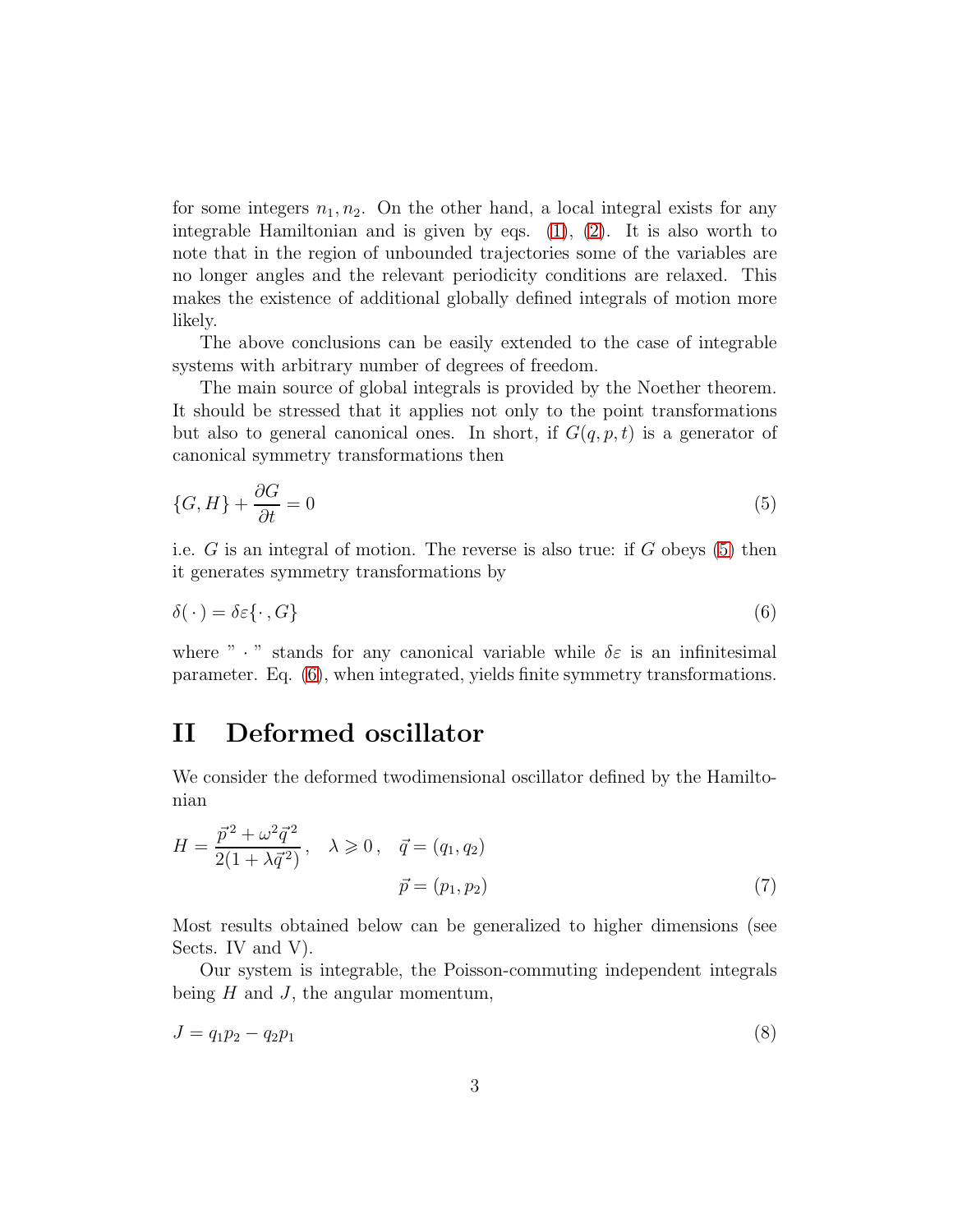The level surfaces of constant  $H = E$  and J are tori for  $2\lambda E < \omega^2$  and planes for  $2\lambda E \geqslant \omega^2$ 

The Hamiltonian [\(8\)](#page-2-2) is an example of the so-called Liouville system. Therefore, the Hamilton-Jacobi equation

<span id="page-3-0"></span>
$$
\frac{\left(\frac{\partial S}{\partial \vec{q}}\right)^2 + \omega^2 \vec{q}^2}{2(1 + \lambda \vec{q}^2)} + \frac{\partial S}{\partial t} = 0
$$
\n(9)

is completely separable (here, and in all formulae below,  $\frac{\partial S}{\partial \vec{q}} \equiv \vec{\nabla}_q S$ ). Its solution may be described as follows. Let

$$
\tilde{S}(q, t; \omega^2, E) = \tilde{S}_0(q; \omega^2, E) - Et \tag{10}
$$

be the solution to Hamilton-Jacobi equation for harmonic oscillator with frequency  $\omega$ ; it can be analytically continued to the whole range  $-\infty < \omega^2 <$  $\infty$ . The solution to eq. [\(9\)](#page-3-0) reads now

$$
S(\vec{q}, t; \omega^2, \varepsilon_1, \varepsilon_2) = \tilde{S}_0(q_1; \tilde{\omega}^2, \varepsilon_1) + \tilde{S}_0(q_2; \tilde{\omega}^2, \varepsilon_2) - Et
$$
\n(11)

where

<span id="page-3-3"></span>
$$
\tilde{\omega}^2 \equiv \omega^2 - 2\lambda E \tag{12}
$$

$$
E \equiv \varepsilon_1 + \varepsilon_2 \tag{13}
$$

The phase-space trajectories are given by

<span id="page-3-1"></span>
$$
p_i = \frac{\partial \tilde{S}_0(q_i, \tilde{\omega}^2, \varepsilon_i)}{\partial q_i}, \quad i = 1, 2
$$
\n(14)

$$
\alpha_i = \frac{\partial \tilde{S}_0(q_i; \tilde{\omega}^2, \varepsilon_i)}{\partial \varepsilon_i} - 2\lambda \left( \frac{\partial \tilde{S}_0(q_1; \tilde{\omega}^2, \varepsilon_1)}{\partial \tilde{\omega}^2} + \frac{\partial \tilde{S}_0(q_2; \tilde{\omega}^2, \varepsilon_2)}{\partial \tilde{\omega}^2} \right) - t, \quad i = 1, 2
$$
\n(15)

<span id="page-3-2"></span>with  $\alpha_1$ ,  $\alpha_2$  being arbitrary constants. One easily concludes from eqs. [\(14\)](#page-3-1) and [\(15\)](#page-3-2) that the shapes of phase-space trajectories coincide with those for twodimensional isotropic oscillator with frequency  $\tilde{\omega}$ ; only the time dependence is modified. Now, the latter is superintegrable and the shape of its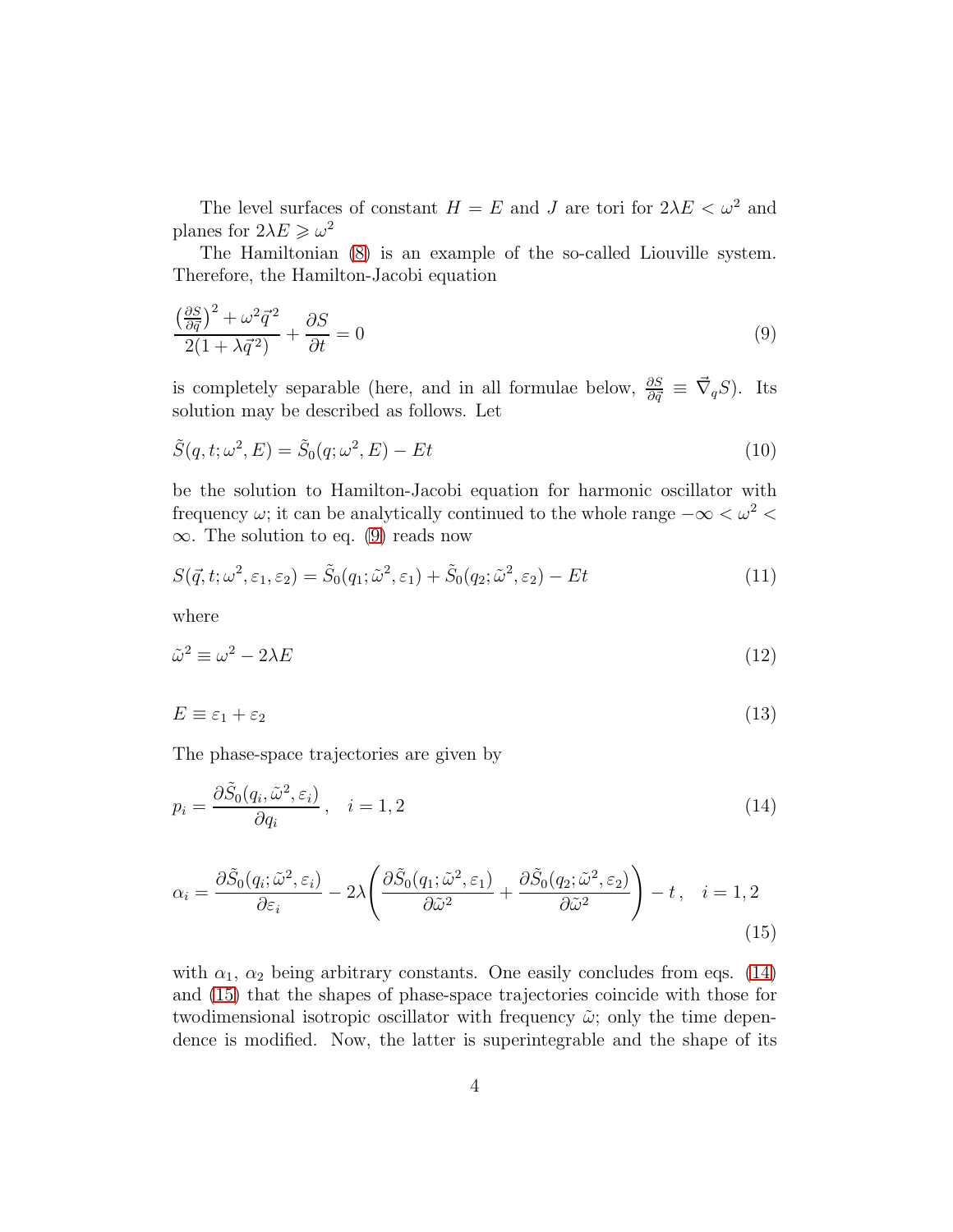phase-space trajectories is determined by the values of three independent integrals of motion with no explicit time dependence. Let us call these integrals  $C_i(\vec{q}, \vec{p}; \omega^2), i = 1, 2, 3$ . Then  $C_i(\vec{q}, \vec{p}; \tilde{\omega}^2)$  are the integrals of motion for deformed oscillator. Therefore,

$$
\{C_i(\vec{q}, \vec{p}; \tilde{\omega}^2), H\}\bigg|_{H=E} = 0
$$
\n(16)

The latter formula can be rewritten as

 $\overline{1}$ 

$$
\{C_i(\vec{q}, \vec{p}; \tilde{\omega}^2(H)), H\} = 0
$$
\n<sup>(17)</sup>

with (cf. eq. (12))  
\n
$$
\tilde{\omega}^2(H) \equiv \omega^2 - 2\lambda H
$$
\n(18)

A convenient choice of the integrals of motion for isotropic oscillator reads:

$$
C_1 = \frac{1}{2}(p_1p_2 + \omega^2q_1q_2)
$$
\n(19)

$$
C_2 = \frac{1}{2}(q_1 p_2 - q_2 p_1) \equiv \frac{1}{2}J\tag{20}
$$

$$
C_3 = \frac{1}{4} (p_1^2 - p_2^2 + \omega^2 (q_1^2 - q_2^2))
$$
\n(21)

Then

$$
\{C_1, C_2\} = C_3 \tag{22}
$$

$$
\{C_2, C_3\} = C_1 \tag{23}
$$

$$
\{C_3, C_1\} = \omega^2 C_2; \tag{24}
$$

therefore, the symmetry algebra is  $SU(2)$ ,  $E(2)$  or  $SU(1, 1)$ , depending on whether  $\omega^2 > 0$ ,  $\omega^2 = 0$  or  $\omega^2 < 0$ , respectively.

<span id="page-4-0"></span>It is straightforward to check that

$$
\tilde{C}_i \equiv C_i(\vec{q}, \vec{p}; \tilde{\omega}^2(H)), \quad i = 1, 2, 3
$$
\n
$$
(25)
$$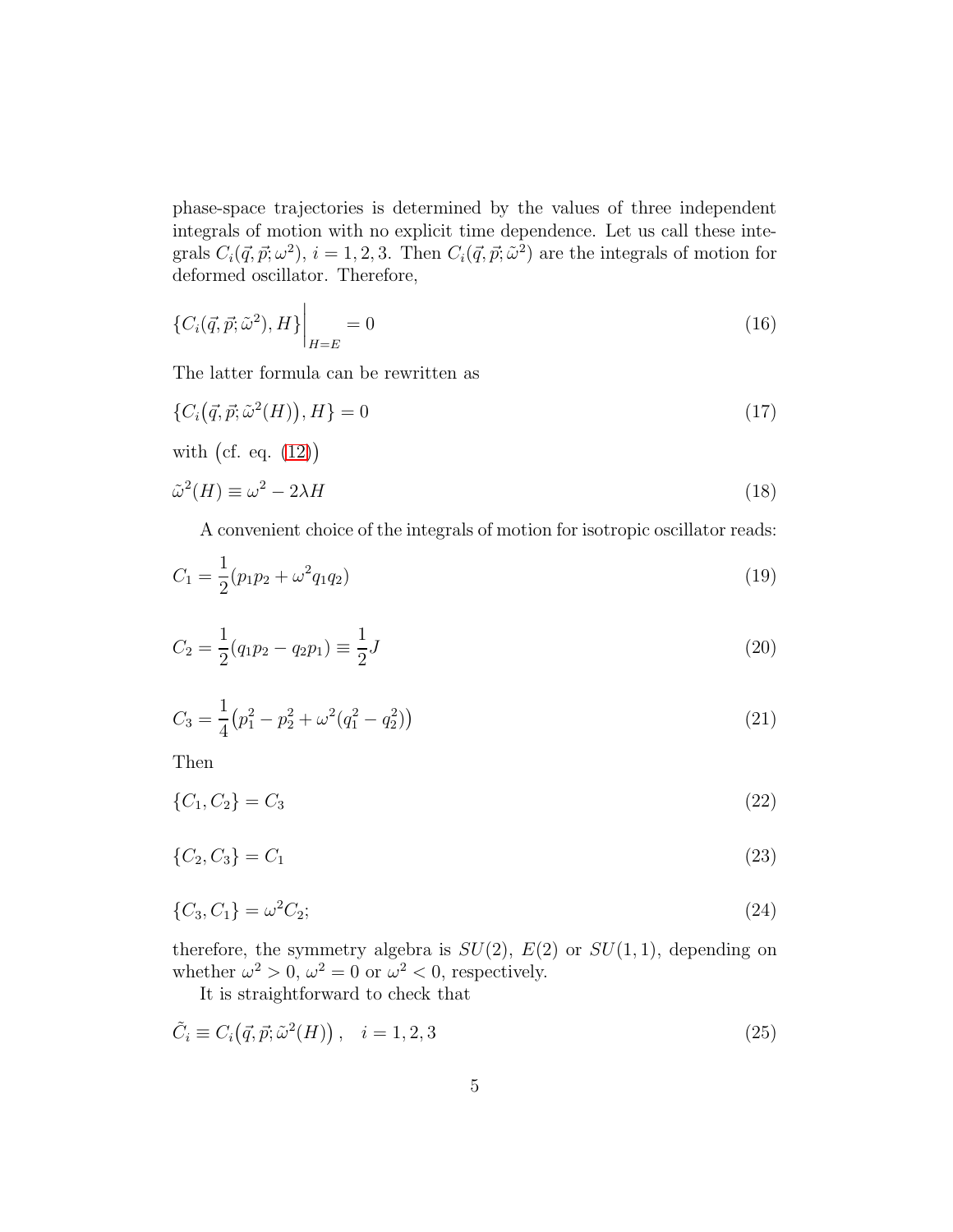are integrals of motion and obey the Poisson relations [\(24\)](#page-4-0) provided the replacement  $\omega^2 \to \tilde{\omega}^2(H)$  has been made there.

We conclude that our dynamics exhibits deformed symmetry. On the hypersurfaces of constant energy it reduces to the symmetries described by  $SU(2), E(2)$  or  $SU(1, 1)$  Lie algebras. In this respect the symmetry structure resembles that of the Kepler problem.

The integrals  $\tilde{C}_i$  can be used as generators of canonical symmetry transformations. Let us remind that in the undeformed case,  $\lambda = 0$ , these transformations are given by linear representations of the relevant Lie groups. It is interesting to analyze their counterparts in the deformed case: in particular we would like to know if the infinitesimal transformations integrate to global ones which provide the realizations of relevant groups.  $\tilde{C}_2$  continues to be the (one half of) angular momentum; so it generates rotations. Let us consider  $\tilde{C}_3$ . Infinitesimal transformations generated by  $\tilde{C}_3$  read

$$
\delta(\cdot) = \delta \varepsilon \{\cdot, \tilde{C}_3\} \tag{26}
$$

<span id="page-5-1"></span><span id="page-5-0"></span>Global transformations are obtained by solving "dynamical" equations

$$
q_i' = \{q_i, \tilde{C}_3\} \tag{27}
$$

$$
p_i' = \{p_i, \tilde{C}_3\} \tag{28}
$$

where prime denotes differentiation with respect to the transformation parameter  $\varepsilon$ . The dynamics described by eqs. [\(27\)](#page-5-0), [\(28\)](#page-5-1) admits two independent integrals of motion,  $H$ ,  $\tilde{C}_3$  (the actual value of the integral  $\tilde{C}_3$  will be denoted by the same letter), and is therefore integrable. As an example consider the region  $2\lambda E < \omega^2$ . The invariant tori are given by the equations

$$
p_1^2 + \tilde{\omega}^2(E)q_1^2 = E + 2\tilde{C}_3
$$
\n(29)

$$
p_2^2 + \tilde{\omega}^2(E)q_2^2 = E - 2\tilde{C}_3\tag{30}
$$

The relevant action variables take the form

$$
I_1 = \frac{1}{\pi} \int_{q_{min}}^{q_{max}} \sqrt{(E + 2\tilde{C}_3) - \tilde{\omega}^2(E)q^2} \, dq \tag{31}
$$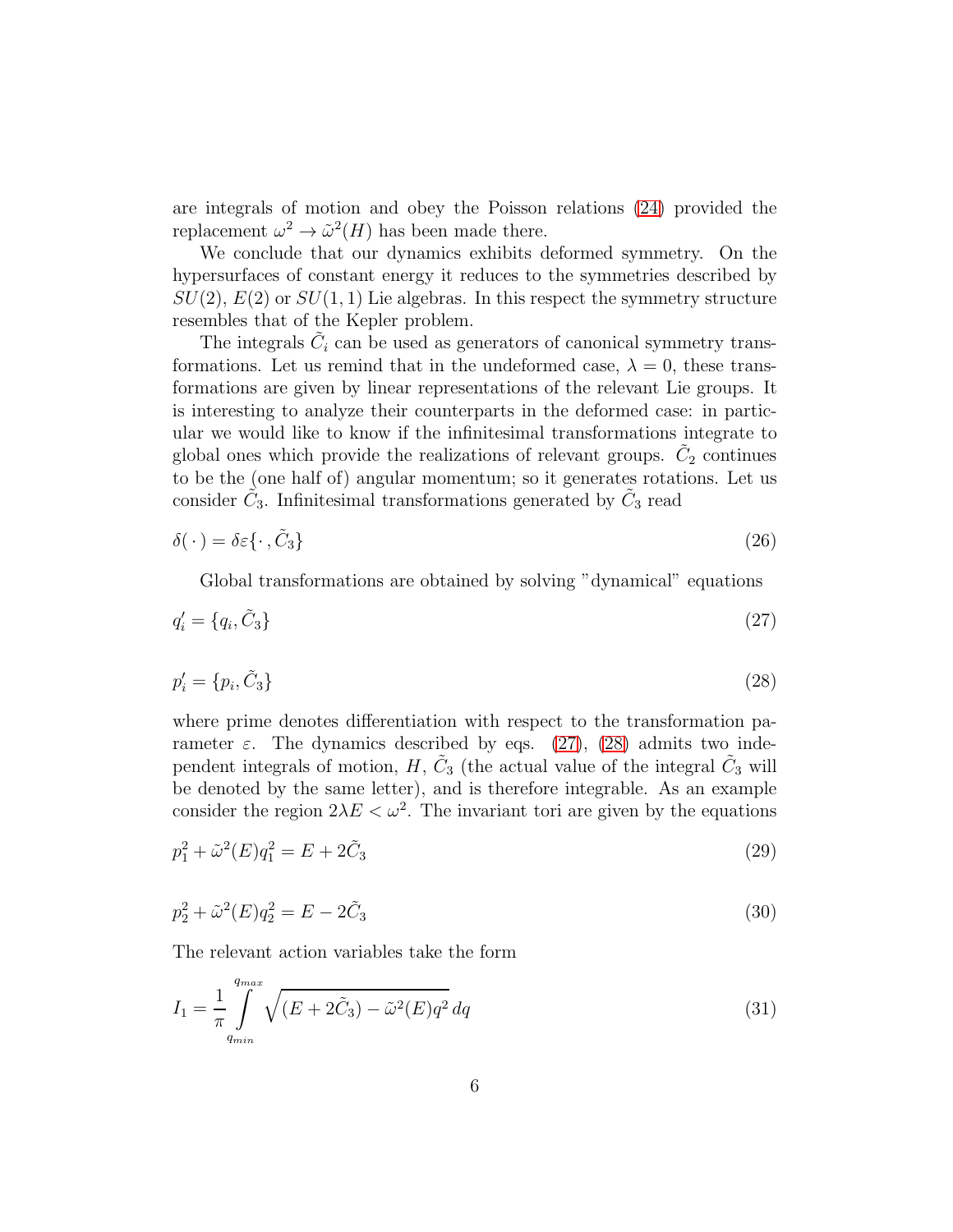$$
I_2 = \frac{1}{\pi} \int_{q_{min}}^{q_{max}} \sqrt{(E - 2\tilde{C}_3) - \tilde{\omega}^2(E)q^2} \, dq \tag{32}
$$

which yields

$$
E = \sqrt{\omega^2 + \lambda^2 (I_1 + I_2)^2} (I_1 + I_2) - \lambda (I_1 + I_2)^2
$$
\n(33)

<span id="page-6-0"></span>
$$
\tilde{C}_3 = \frac{1}{2}(I_1 - I_2)\tilde{\omega}\big(E(I_1 + I_2)\big) \tag{34}
$$

Let us note that the "Hamiltonian"  $\tilde{C}_3$  is not superintegrable! Eqs. [\(27\)](#page-5-0), [\(28\)](#page-5-1) are integrable by quadratures but the trajectories are generically not closed and cover densely the invariant tori. On the other hand the path in  $SU(2)$  manifold generated by the counterpart of  $\tilde{C}_3$  should be closed.

In order to understand what is happening let us remind some properties of canonical transformations. Denote collectively by  $\zeta^{\alpha}$  the canonical variables  $q_i, p_i$ . Let  $G(\zeta)$  be a generator of canonical transformations,

$$
\delta\zeta^{\alpha} = \{\zeta^{\alpha}, G\} \tag{35}
$$

The corresponding vector field on phase space reads

$$
X_G \equiv \delta \zeta^{\alpha} \frac{\partial}{\partial \zeta^{\alpha}} = {\zeta^{\alpha}, G} \frac{\partial}{\partial \zeta^{\alpha}}
$$
\n(36)

and it is straightforward to derive the following basic relation

$$
[X_G, X_{G'}] = -X_{\{G, G'\}}\tag{37}
$$

In particular, the counterpart of equation [\(24\)](#page-4-0),

$$
\{\tilde{C}_3, \tilde{C}_1\} = \tilde{\omega}^2(H)\tilde{C}_2
$$
\n(38)

implies

$$
[X_{\tilde{C}_3}, X_{\tilde{C}_1}] = -X_{\tilde{\omega}^2(H)\tilde{C}_2} = -\tilde{\omega}^2(H)X_{\tilde{C}_2} + 2\lambda \tilde{C}_2 X_H
$$
\n(39)

so the infinitesimal action of  $\tilde{C}_i$ 's on the phase space is not that of  $SU(2)$ , even on the submanifold  $H = E$ . This can be cured by defining new generators (assuming  $\omega^2 - 2\lambda E > 0$ ).

$$
D_1 = \frac{\tilde{C}_1}{\tilde{\omega}(H)} \quad , \quad D_2 = \tilde{C}_2 \quad , \quad D_3 = \frac{\tilde{C}_3}{\tilde{\omega}(H)} \tag{40}
$$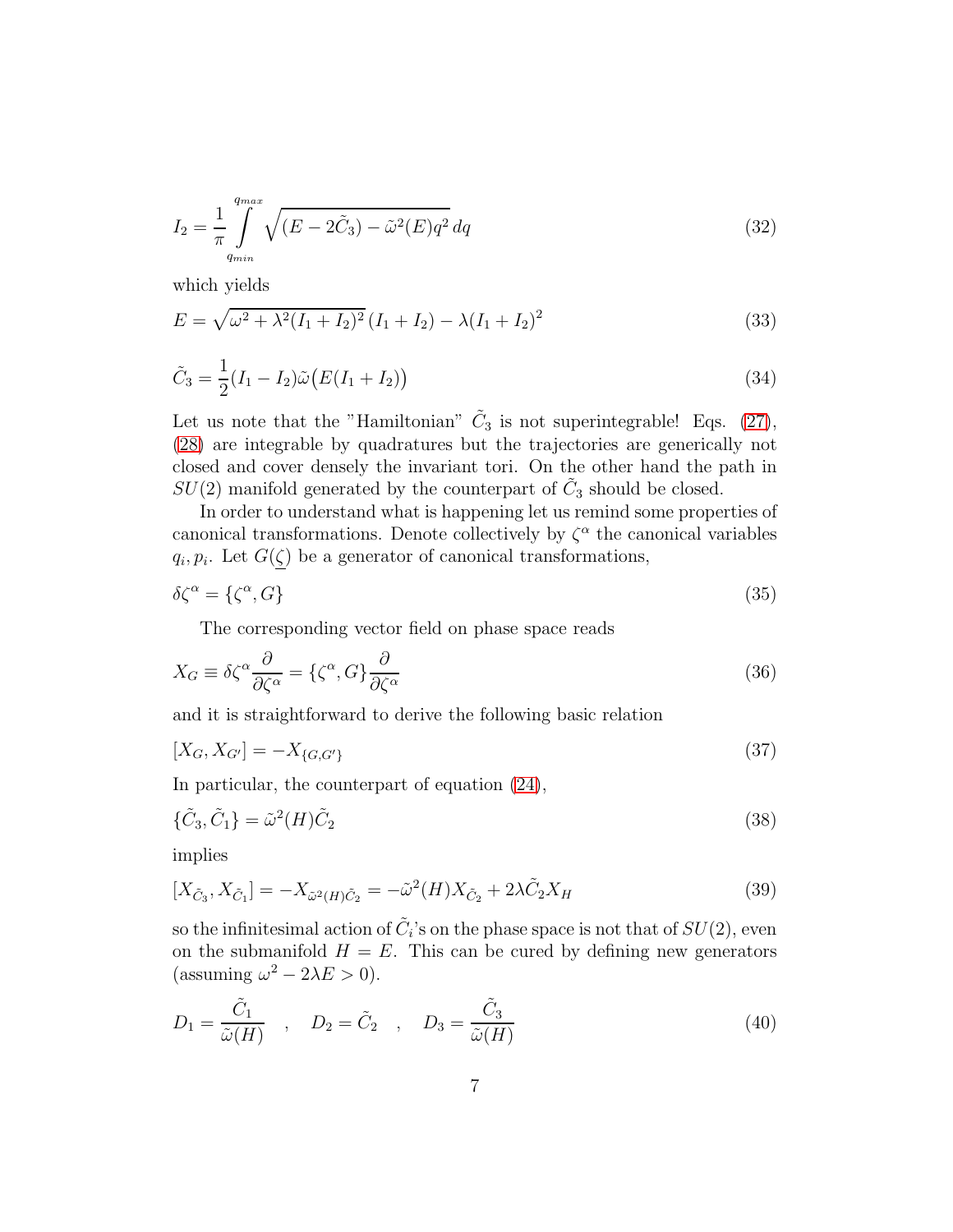Then

$$
\{D_{\alpha}, D_{\beta}\} = \varepsilon_{\alpha\beta\gamma} D_{\gamma} \tag{41}
$$

and

$$
[X_{D_{\alpha}}, X_{D_{\beta}}] = -\varepsilon_{\alpha\beta\gamma} X_{D_{\gamma}}
$$
\n(42)

Therefore, the modified integrals of motion generate the action of  $SU(2)$ algebra. The infinitesimal action can be integrated to the global one, in accordance with Lie-Palais integrability theorem. In fact, it follows from eq.  $(34)$  that the new generator  $D_3$  takes the form

$$
D_3 = \frac{1}{2}(I_1 - I_2) \tag{43}
$$

and generates superintegrable dynamics. The relevant trajectories are closed as it should be since  $SU(2)$  is simply connected. This conclusion holds true also for  $D_1$ ; to see this it is sufficient to make the rotation by  $\pi/4$  in the plane of motion. Finally,  $D_2$  generates ordinary rotations.

The noncompact case (no periodicity condition in the noncompact directions) will be considered elsewhere.

#### III Polar coordinates

It is instructive to reconsider our dynamical system in polar coordinates,

 $q_1 = r \cos \varphi$  (44)

 $q_2 = r \sin \varphi;$  (45)

the Hamiltonian reads

$$
H = \frac{p_r^2 + \frac{p_\varphi^2}{r^2} + \omega^2 r^2}{2(1 + \lambda r^2)}
$$
(46)

Then  $p_{\varphi} = J$  and H=E obey

<span id="page-7-0"></span>
$$
E = \frac{p_r^2 + \frac{p_\varphi^2}{r^2} + \omega^2 r^2}{2(1 + \lambda r^2)} \ge \frac{\frac{p_\varphi^2}{r^2} + \omega^2 r^2}{2(1 + \lambda r^2)}
$$
(47)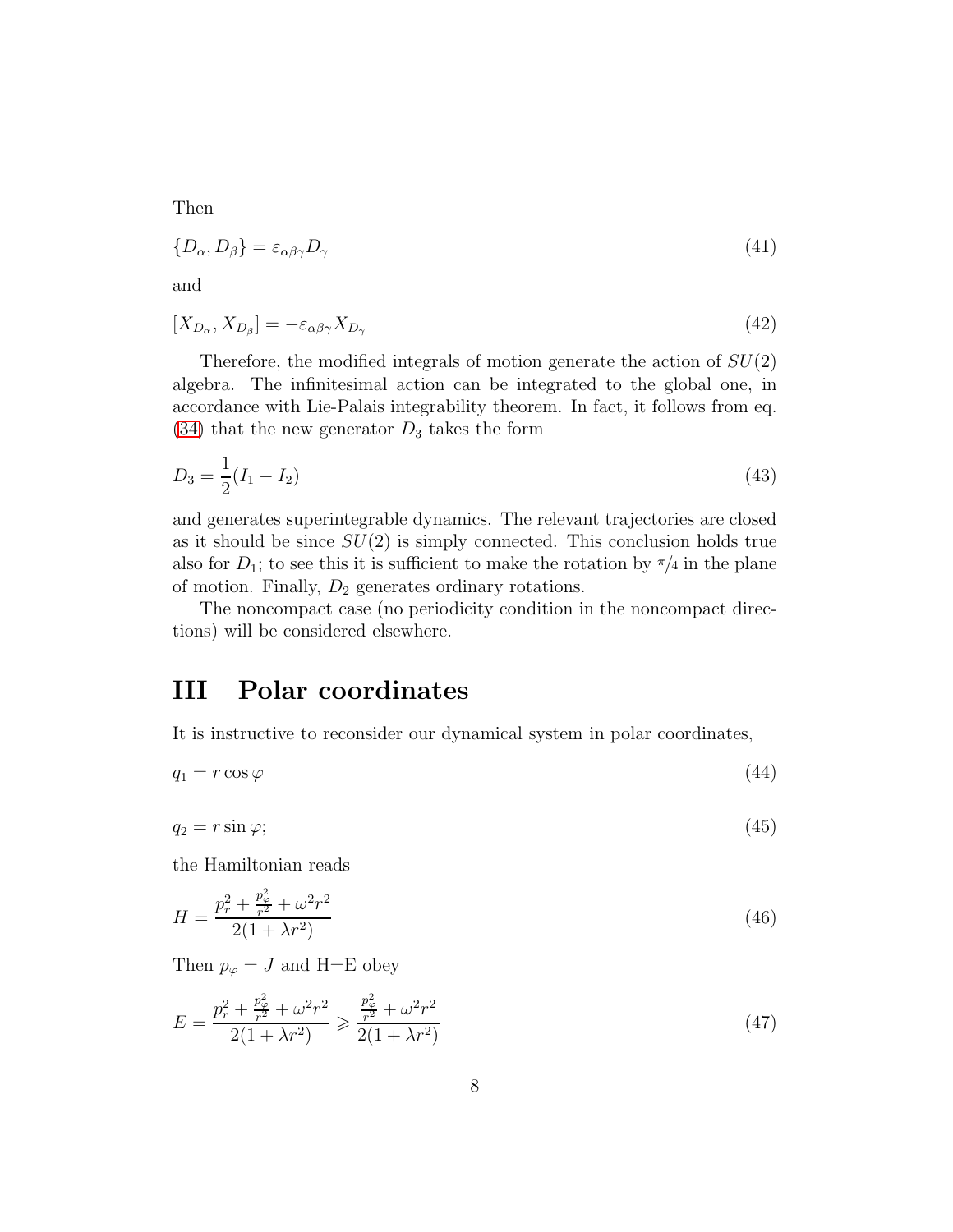Assume  $\lambda > 0$ ; for  $p_{\varphi} \neq 0$  the right hand side tends to  $\infty$  for  $r \to 0^+$  and to  $\frac{\omega^2}{2\lambda}$  $\frac{\omega^2}{2\lambda}$  for  $r \to \infty$ . It has the unique minimum equal to

<span id="page-8-0"></span>
$$
\frac{\omega^2 |p_{\varphi}|\sqrt{\omega^2 + \lambda^2 p_{\varphi}^2}}{\omega^2 + \lambda^2 p_{\varphi}^2 + \lambda |p_{\varphi}|\sqrt{\omega^2 + \lambda^2 p_{\varphi}^2}} < \frac{\omega^2}{2\lambda}
$$
\n(48)

Therefore, for  $E \geqslant \frac{\omega^2}{2\lambda}$  $\frac{\omega^2}{2\lambda}$  the angular momentum  $p_{\varphi}$  takes arbitrary values while in the confining region,  $\frac{\omega^2}{2\lambda} > E$ , one finds from [\(47\)](#page-7-0) and [\(48\)](#page-8-0)

<span id="page-8-1"></span>
$$
|p_{\varphi}| \leqslant \frac{E}{\sqrt{\omega^2 - 2\lambda E}}\tag{49}
$$

In the confining region one can construct action-angle variables. First relation [\(47\)](#page-7-0) yields

$$
p_r = \pm \sqrt{2(1 + \lambda r^2)E - \frac{p_\varphi^2}{r^2} - \omega^2 r^2}
$$
\n(50)

Assume for definiteness  $p_{\varphi} \geqslant 0$ . Then the action variables read:

$$
I_{\varphi} = \frac{1}{2\pi} \oint p_{\varphi} d\varphi = p_{\varphi} \tag{51}
$$

$$
I_r = \frac{1}{2\pi} \oint p_r dr = \frac{1}{\pi} \int_{r_{min}}^{r_{max}} \sqrt{2(1 + \lambda r^2)E - \frac{p_\varphi^2}{r^2} - \omega^2 r^2} dr
$$
(52)

By virtue of the inequality [\(49\)](#page-8-1) one obtains

$$
I_r = \frac{1}{2} \left( \frac{E}{\sqrt{\omega^2 - 2\lambda E}} - I_\varphi \right) > 0 \tag{53}
$$

and

$$
H = (2I_r + I_\varphi)\sqrt{\omega^2 + \lambda^2(2I_r + I_\varphi)} - \lambda(2I_r + I_\varphi)^2
$$
\n(54)

The Hamiltonian depends on specific combination of action variables,  $2I_r + I_\varphi$ . Consequently, any periodic function of  $\Theta_r - 2\Theta_\varphi$  of angle variables is an additional global integral of motion. Now,

$$
\Theta_r - 2\Theta_\varphi = \frac{\partial S}{\partial I_r} - 2\frac{\partial S}{\partial I_\varphi} \tag{55}
$$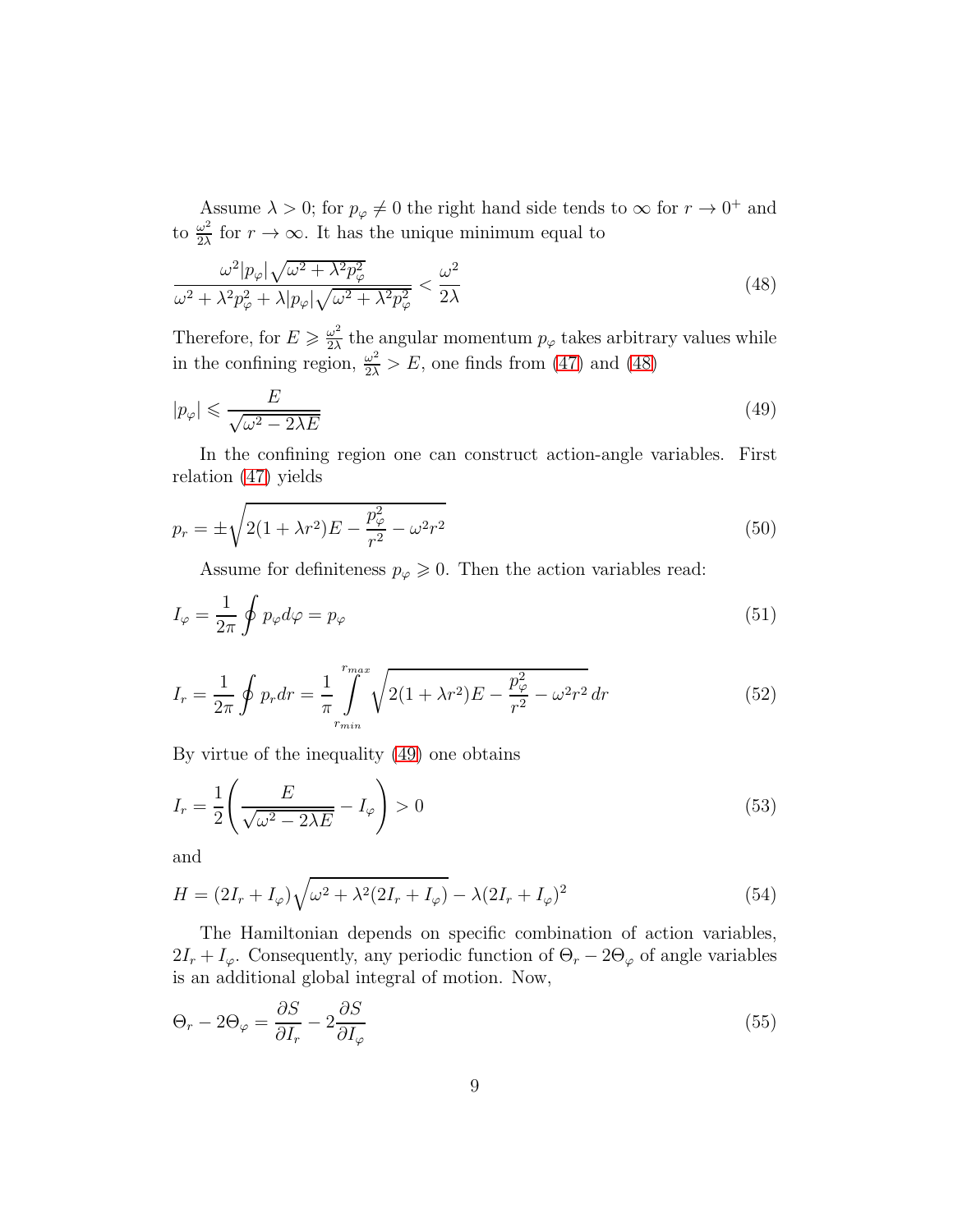where the generating function S reads

$$
S(r, \varphi; I_r, I_{\varphi}) = \int^r p_r dr + \int^{\varphi} I_{\varphi} d\varphi \tag{56}
$$

<span id="page-9-1"></span><span id="page-9-0"></span> $I_r$  enters S only through E while  $\frac{\partial}{\partial I_r} - 2\frac{\partial}{\partial I_r}$  $\frac{\partial}{\partial I_{\varphi}}$  annihilates E. Therefore,

$$
\Theta_r - 2\Theta_\varphi = -2\frac{\partial S}{\partial I_\varphi}\bigg|_E\tag{57}
$$

Eqs. [\(56\)](#page-9-0), [\(57\)](#page-9-1) lead to the following result

$$
\Theta_r - 2\Theta_\varphi = -2\varphi + \arcsin\left(\frac{Er^2 - I_\varphi^2}{r^2 \sqrt{E^2 - I_\varphi^2(\omega^2 - 2\lambda E)}}\right) + const.
$$
 (58)

which, in turn, implies that

<span id="page-9-2"></span>
$$
\tilde{C} = \frac{1}{2} \left( H - \frac{p_{\varphi}^2}{r^2} \right) \cos 2\varphi - \frac{p_r p_{\varphi}}{2r} \sin 2\varphi \tag{59}
$$

is an integral of motion. It is easy to see that

$$
\tilde{C} = C_3(\vec{q}, \vec{p}; \tilde{\omega}^2(H))
$$
\n(60)

Also

<span id="page-9-3"></span>
$$
\frac{1}{2}p_{\varphi} = \frac{1}{2}I_{\varphi} = C_2(\vec{q}, \vec{p}; \tilde{\omega}^2(H))
$$
\n(61)

and, finally,

$$
C_1(\vec{q}, \vec{p}; \tilde{\omega}^2(H)) = \frac{1}{2} \{p_{\varphi}, \tilde{C}\} =
$$
  
= 
$$
\frac{1}{2} \left(H - \frac{p_{\varphi}^2}{r^2}\right) \sin 2\varphi + \frac{p_r p_{\varphi}}{2r} \cos^2 \varphi
$$
 (62)

Let us note that the configuration-space trajectories  $r = r(\varphi)$  can be easily computed from [\(59\)](#page-9-2), [\(61\)](#page-9-3) and [\(62\)](#page-9-4). As expected they are elipses centered at the origin. It is also straightforward to derive the relation  $p_r =$  $p_r(\varphi)$  which, together with  $p_{\varphi} = const.$ , completes the full description of trajectory in phase space.

<span id="page-9-4"></span>Similar analysis can be performed for  $2\lambda E \geq \omega^2$ .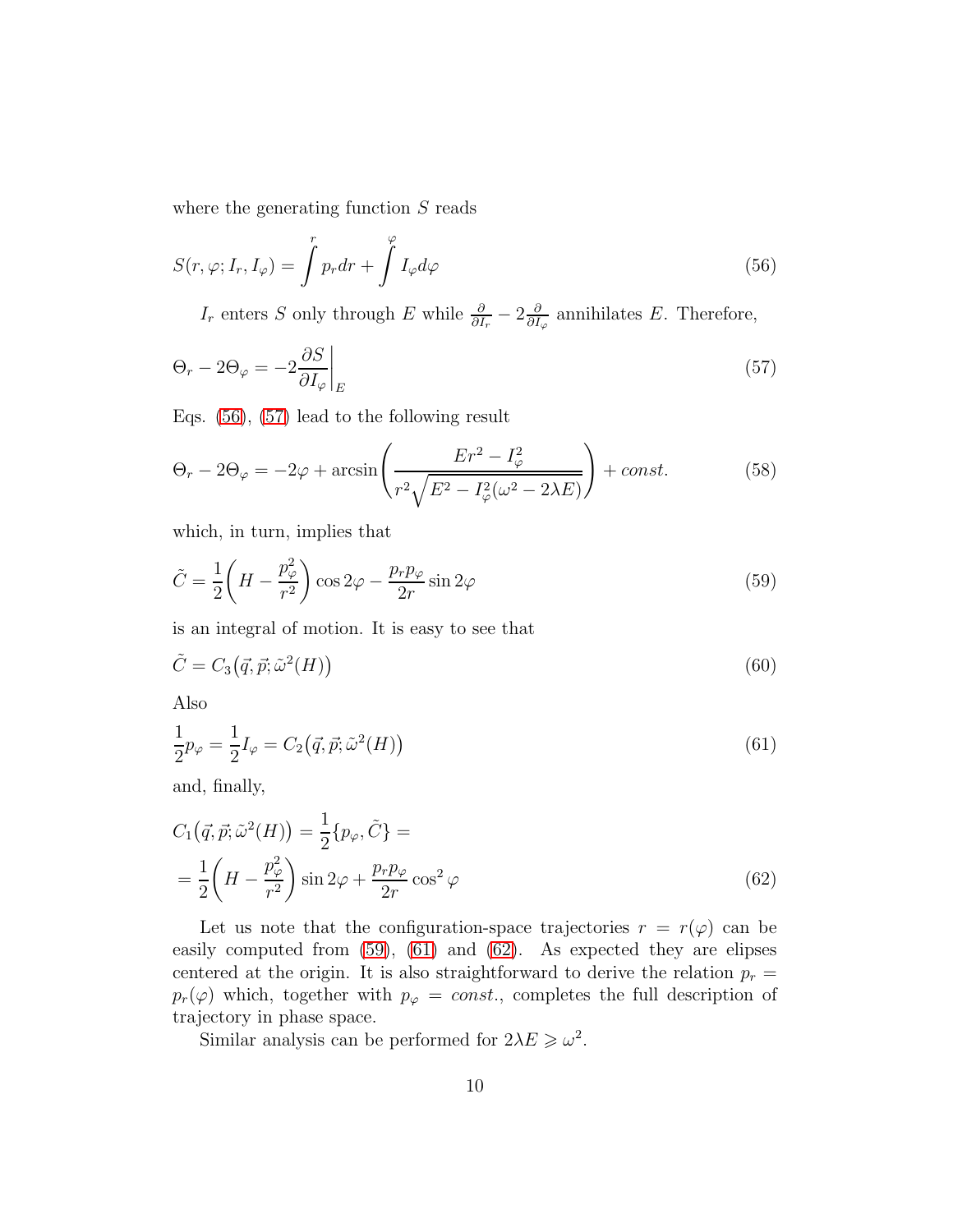#### IV Arbitrary number of degrees of freedom

Let us generalize our results to the arbitrary number of degrees of free-dom. The Hamiltonian is again given by eq. [\(7\)](#page-2-3) but now  $\vec{q} \equiv (q_1, ..., q_N)$ ,  $\vec{p} \equiv (p_1, ..., p_N), N \geq 2$ . The Hamilton-Jacobi equation is still completely separable and its solution is expressible in terms of that for isotropic harmonic oscillator or inverted harmonic oscillator, depending on the sign of  $ω^2 - 2λE$ . In particular, for  $ω^2 - 2λE > 0$  all configuration-space trajectories are elliptic and only their time dependence becomes more complicated than for plain oscillator. We conclude immediately that our dynamical system is maximally superintegrable. In order to reveal the structure of its integrals of motion one can follow the standard methods. To this end we define the complex-valued variables

<span id="page-10-1"></span>
$$
a_i \equiv \frac{1}{\sqrt{2\tilde{\omega}(H)}} \big(p_i - i\tilde{\omega}(H)q_i\big) \tag{63}
$$

<span id="page-10-2"></span>
$$
\bar{a}_i \equiv \frac{1}{\sqrt{2\tilde{\omega}(H)}} \big(p_i + i\tilde{\omega}(H)q_i\big) \tag{64}
$$

Then

$$
\{a_i, a_j\} = \{\bar{a}_i, \bar{a}_j\} = 0
$$
\n(65)

$$
\{a_i, \bar{a}_j\} = -i\delta_{ij} \tag{66}
$$

provided the replacement  $H \to E$  is made before computing the Poisson bracket; moreover,

$$
H = \frac{\tilde{\omega}(H)}{2} \sum_{i=1}^{N} \bar{a}_i a_i \tag{66a}
$$

and

<span id="page-10-0"></span>
$$
\dot{a}_i = \frac{-i\tilde{\omega}(H)a_i}{1 + \lambda \vec{q}^2} \tag{67}
$$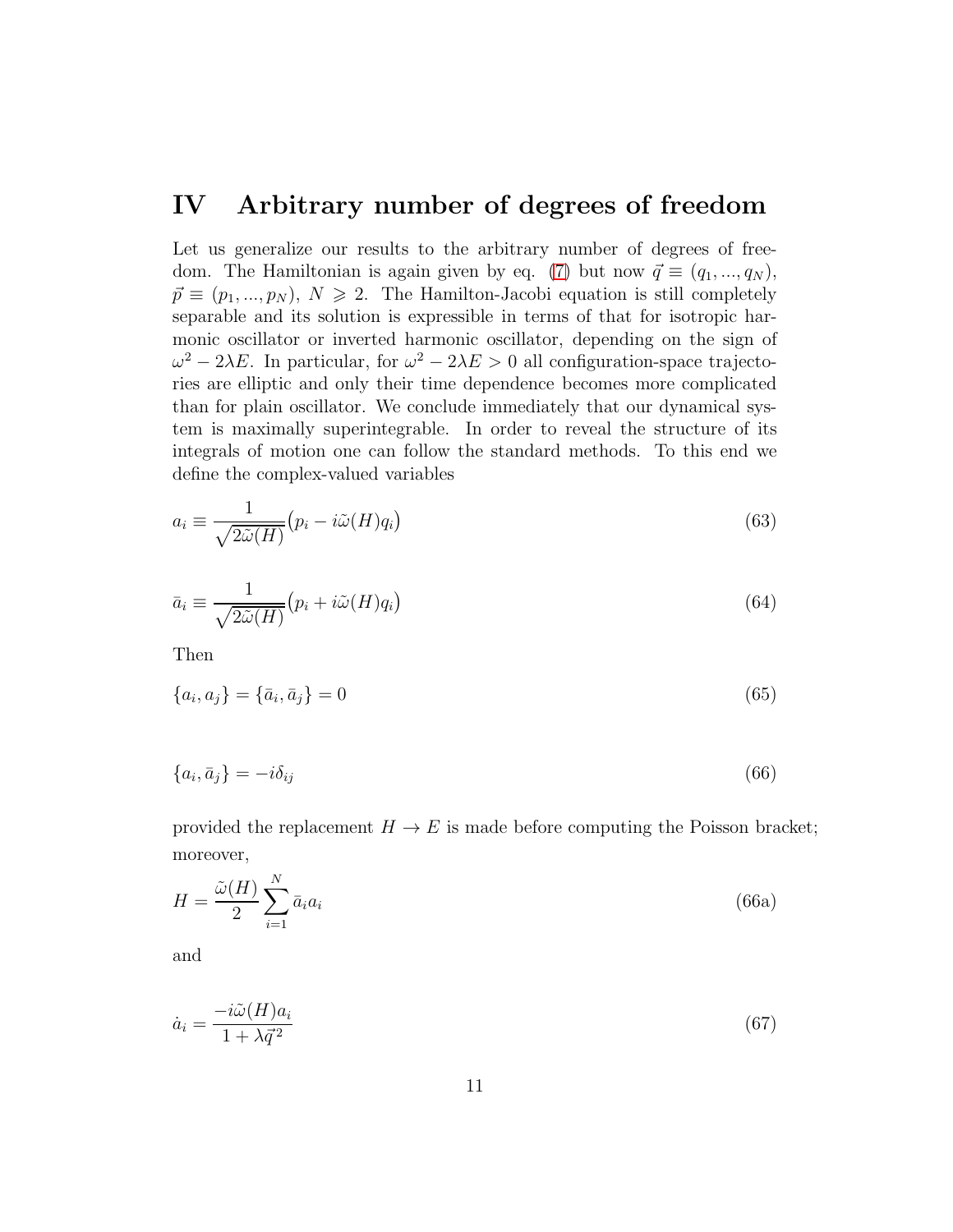<span id="page-11-0"></span>
$$
\dot{\bar{a}}_i = \frac{i\tilde{\omega}(H)\bar{a}_i}{1 + \lambda \bar{q}^2} \tag{68}
$$

It follows immediately from [\(67\)](#page-10-0) and [\(68\)](#page-11-0) that any function  $\bar{a}_i \cdot a_j$ ,  $i, j =$  $1, \ldots, N$ , is an integral of motion. Therefore, we have  $N^2$  integrals which do not depend explicitly on time. Obviously, only  $2N - 1$  are independent.

Let us note the following. The Poisson bracket of two integrals of motion is again an integral of motion which can be expressed in terms of  $2N - 1$ independent ones. However, this dependence is described in general by some nonlinear function. If one wants to linearize it in order to obtain a Lie algebra with respect to Poisson bracket one has to enlarge the set of integrals by adding the dependent integrals.

In our case we proceed as follows. Assume that  $\omega^2 - 2\lambda E > 0$  and let G be any compact group which admits unitary  $N \times N$  representation. Its generators  $\lambda_{\alpha}$ ,  $\alpha = 1, ..., M$ , are then hermitean matrices obeying Lie algebra commutation rules

$$
[\lambda_{\alpha}, \lambda_{\beta}] = i c_{\alpha\beta}^{\ \gamma} \lambda_{\gamma} \tag{69}
$$

Define

$$
\Lambda_{\alpha} \equiv \bar{a}_i (\lambda_{\alpha})_{ij} a_j \tag{70}
$$

Then  $\Lambda_{\alpha}$  are real functions on phase space,  $\bar{\Lambda}_{\alpha} = \Lambda_{\alpha}$ , obeying

$$
\{\Lambda_{\alpha},\Lambda_{\beta}\}=c_{\alpha\beta}^{\quad \gamma}\Lambda_{\gamma} \tag{71}
$$

$$
\dot{\Lambda}_{\alpha} = 0 \quad ; \tag{72}
$$

both equations are valid for  $a_i$ ,  $\bar{a}_i$  given by eqs. [\(63\)](#page-10-1) and [\(64\)](#page-10-2) (no replacement  $H \to E$  has to be made).

For any compact G we are dealing with some, in general homomorphic, representation. Therefore, G is homomorphic to some subgroup of  $U(N)$ . Consequently, the most general choice is  $G = U(N)$  (or  $G = SU(N)$ ). Due to  $2N - 1 \leq N^2 - 1 < N^2$  not all  $\Lambda_{\alpha}$  are functionally independent. The  $2N-1$  independent ones can be chosen in many ways. Using the standard basis of the Lie algebra of  $U(N)$  one can, for example, take

$$
A_i \equiv \frac{1}{2} (p_i^2 + \tilde{\omega}^2(H) q_i^2), \quad i = 1, ..., N
$$
\n(73)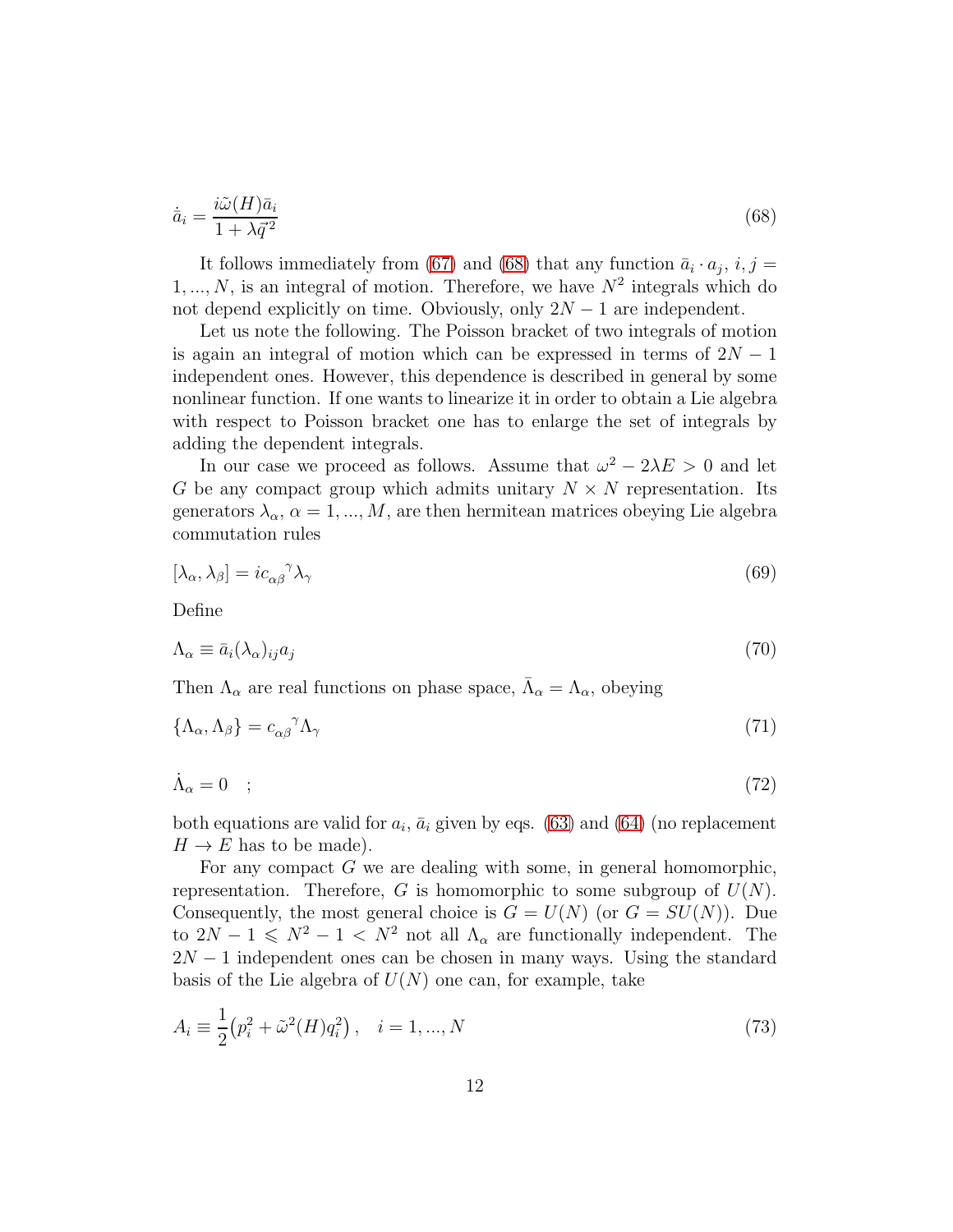$$
B_i \equiv \frac{1}{2} (q_i p_{i+1} - q_{i+1} p_i), \quad i = 1, ..., N - 1;
$$
\n(74)

another choice is to take  $B_i$  together with

$$
\tilde{A}_i \equiv \frac{1}{2} (p_i p_{i+1} + \tilde{\omega}^2(H) q_i q_{i+1}), \quad i = 1, ..., N-1
$$
\n(75)

$$
\tilde{A}_N \equiv H \tag{76}
$$

Finally, direct generalization of the integrals considered in the previous section  $(N = 2)$  is obtained by taking  $\tilde{A}_i$ ,  $B_i$ ,  $i = 1, ..., N - 1$  and adding one integral corresponding to some element of Cartan subalgebra, say  $\frac{1}{2}$  $\frac{1}{2}(p_1^2 +$  $\tilde{\omega}^2(H)q_1^2 - \frac{1}{2}$  $\frac{1}{2}(p_N^2+\tilde{\omega}^2(H)q_N^2).$ 

Concluding, in the region  $\omega^2 - 2\lambda E > 0$  of phase space the symmetry algebra is the Lie algebra of  $U(N)$  or  $SU(N)$ ; both choices are allowed since the corresponding sets of integrals of motion involve  $2N-1$  independent ones. The action of  $U(N)$  on phase space is obtained following the same method as for  $N = 2$ . For any element  $y^{\alpha} \lambda_{\alpha} \in u(N)$  one considers the canonical transformation generated by  $y^{\alpha} \Lambda_{\alpha}$ ,

$$
q_i' = \{q_i, y^{\alpha} \Lambda_{\alpha}\}\tag{77}
$$

$$
p_i' = \{p_i, y^{\alpha} \Lambda_{\alpha}\}\tag{78}
$$

Again, this is a superintegrable Hamiltonian system with  $\varepsilon$  and  $y^{\alpha} \Lambda_{\alpha}$  playing the role of time and Hamiltonian, respectively. To see this let us remind that, due to the fact that  $U(N)$  is compact, all Cartan subalgebras are conjugate. Therefore, it is sufficient to consider diagonal  $y^{\alpha}\lambda_{\alpha}$ ; then one easily finds action-angle variables and checks superintegrability by a straightforward extension of the method used in Sec. II for  $N=2$ . We conclude that the infinitesimal action of  $u(N)$  algebra on phase space can be lifted to the global nonlinear action of  $U(N)$  as follows from Lie-Palais theorem.

The case  $\omega^2 - 2\lambda E \leq 0$  may be dealt with in a similar way.

#### V Explicit solution of Hamiltonian equations

As we have already noted the shape of trajectories of the dynamical system under consideration coincides with that of harmonic (inverted harmonic) oscillator; only the time dependence is modified. It is easy to find the explicit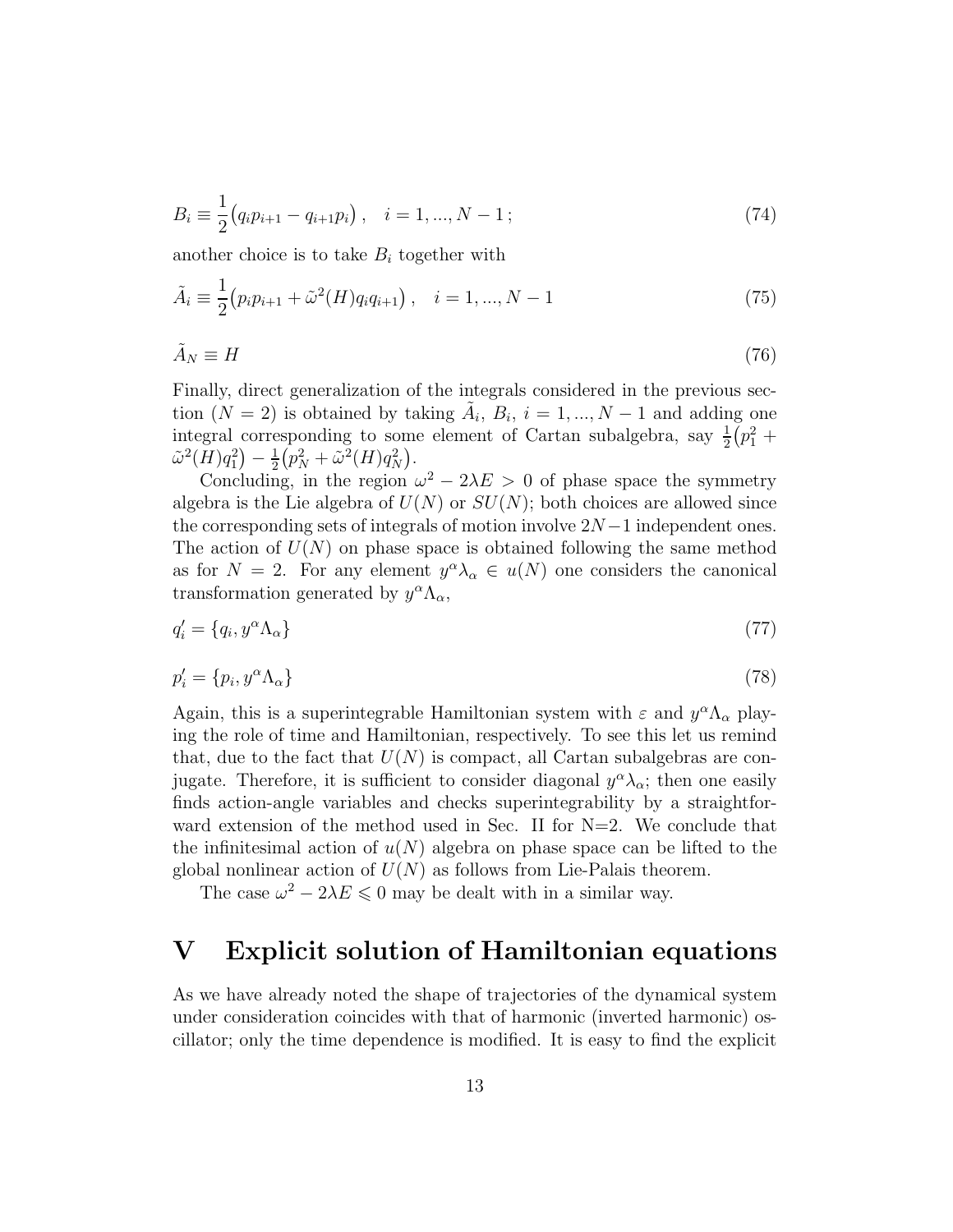solution to the Hamiltonian equation of motion. Given the initial condition  $q_i(0)$ ,  $p_i(0)$  one can compute  $a_i(0)$  and E. Let us consider the following equations

$$
\frac{da_i}{d\tau} = -i\tilde{\omega}(E)a_i\tag{79}
$$

$$
\frac{d\bar{a}_i}{d\tau} = i\tilde{\omega}(E)\bar{a}_i\tag{80}
$$

yielding

<span id="page-13-0"></span>
$$
a_i(\tau) = a_i(0)e^{-i\tilde{\omega}(E)\tau} \tag{81}
$$

Let  $t = t(\tau)$  be defined by

$$
\frac{dt}{d\tau} = 1 + \lambda \vec{q}^2(\tau) \tag{82}
$$

Computing  $\vec{q}(\tau)$  from [\(63\)](#page-10-1), [\(64\)](#page-10-2) and [\(81\)](#page-13-0) and integrating we find

<span id="page-13-1"></span>
$$
t = \int_0^{\tau} d\tau (1 + \lambda \vec{q}^2(\tau)) = \alpha \tau - \frac{\beta}{2\tilde{\omega}(E)} \Big( \cos (2\tilde{\omega}(E)\tau) - 1 \Big) +
$$
  
+ 
$$
\frac{\gamma}{2\tilde{\omega}(E)} \sin (2\tilde{\omega}(E)\tau) \tag{83}
$$

where

$$
\alpha = 1 + \frac{\lambda}{2} \sum_{i=1}^{N} (x_i^2 + y_i^2)
$$
\n(84)

$$
\beta = \lambda \sum_{i=1}^{N} x_i y_i \tag{85}
$$

$$
\gamma = \frac{\lambda}{2} \sum_{i=1}^{N} (x_i^2 - y_i^2)
$$
\n(86)

while  $x_i$  and  $y_i$  are defined by

$$
q_i(\tau) = x_i \cos \left(\tilde{\omega}(E)\tau\right) + y_i \sin \left(\tilde{\omega}(E)\tau\right) \tag{87}
$$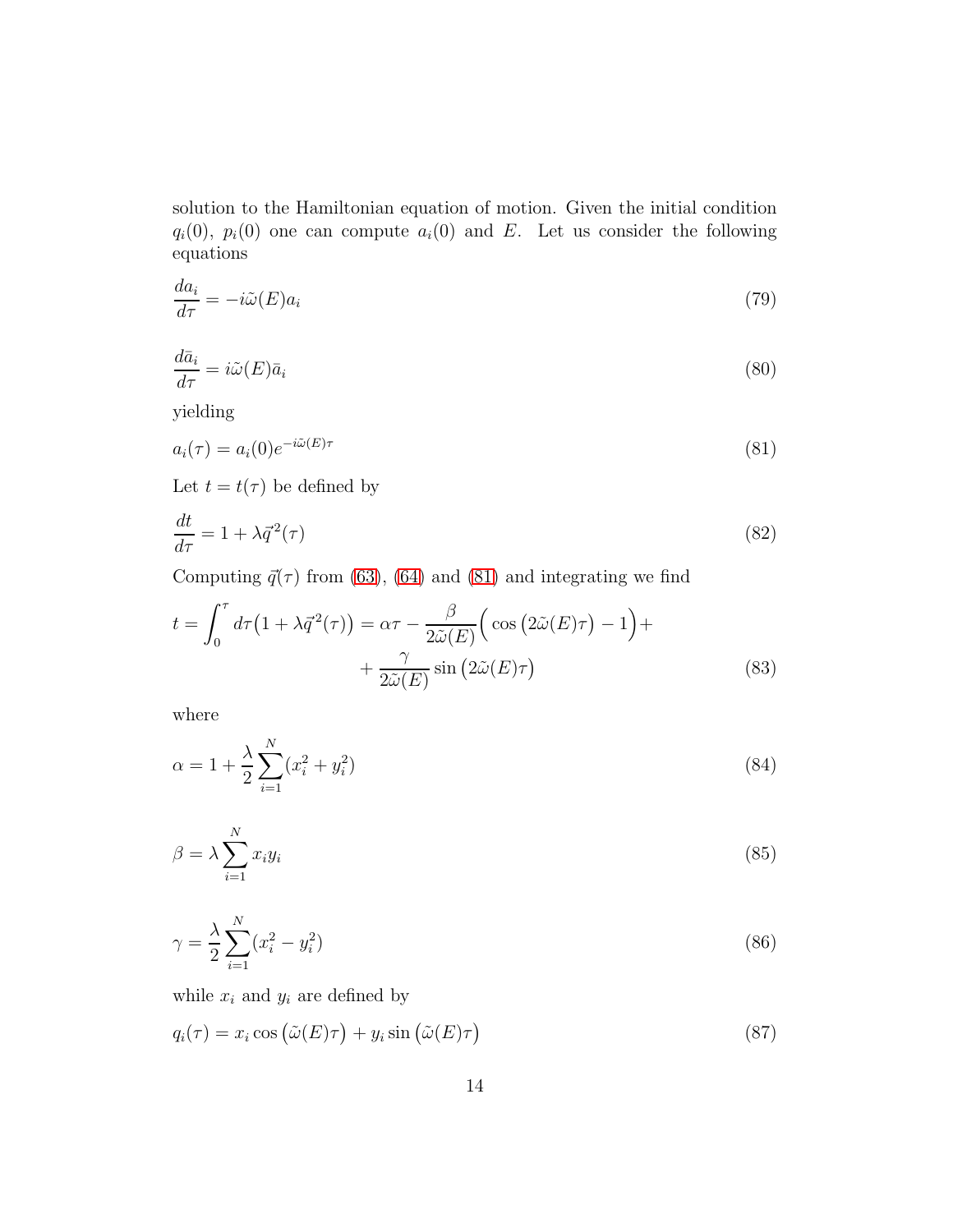and can be immediately read off from [\(63\)](#page-10-1), [\(64\)](#page-10-2) and [\(81\)](#page-13-0).

Eqs. [\(81\)](#page-13-0) and [\(83\)](#page-13-1) provide the parametric form of the solutions to canonical equations of motion. The transcendental equation [\(83\)](#page-13-1) cannot be solved analytically for  $\tau = \tau(t)$ . Therefore, the above parametric form is the best we can achieve. Again, we see some resemblance to the Kepler problem where  $t = t(r)$  is a transcendental function.

The case  $\omega^2 - 2\lambda E \leq 0$  can be dealt with in the same way.

The explicit solution to the equations of motion in spherical coordinates has been obtained in [\[2\]](#page-18-1).

## VI General observation on deformed Hamiltonian systems

Let us assume we have some natural Hamiltonian system defined by the Hamiltonian

<span id="page-14-0"></span>
$$
H = \frac{1}{2}\vec{p}^2 + V(\vec{q}; \alpha_1, ..., \alpha_n)
$$
\n(88)

where  $\vec{q} \equiv (q_1, ..., q_N), \vec{p} \equiv (p_1, ..., p_N)$  and  $\alpha_1, ..., \alpha_n$  are some parameters. All information concerning the dynamics can be read off from the Hamilton-Jacobi equation

$$
\frac{1}{2} \left( \frac{\partial S}{\partial \vec{q}} \right)^2 + V(\vec{q}; \alpha_1, ..., \alpha_n) + \frac{\partial S}{\partial t} = 0
$$
\n(89)

or, putting  $S = S_0 - Et$ ,

$$
\frac{1}{2} \left( \frac{\partial S_0}{\partial \vec{q}} \right)^2 + V(\vec{q}; \alpha_1, ..., \alpha_n) - E = 0 \tag{90}
$$

Assume we have a set of functions  $\alpha_i(\lambda; E)$ ,  $i = 1, ..., n$ , such that

$$
\begin{array}{ll}\n(i) & \alpha_i(0, E) = \alpha_i \\
(ii) & \text{the equation}\n\end{array}\n\tag{91}
$$

$$
H = \frac{1}{2}\vec{p}^2 + U(\vec{q}; \alpha_1(\lambda, H), ..., \alpha_n(\lambda, H))
$$
\n(92)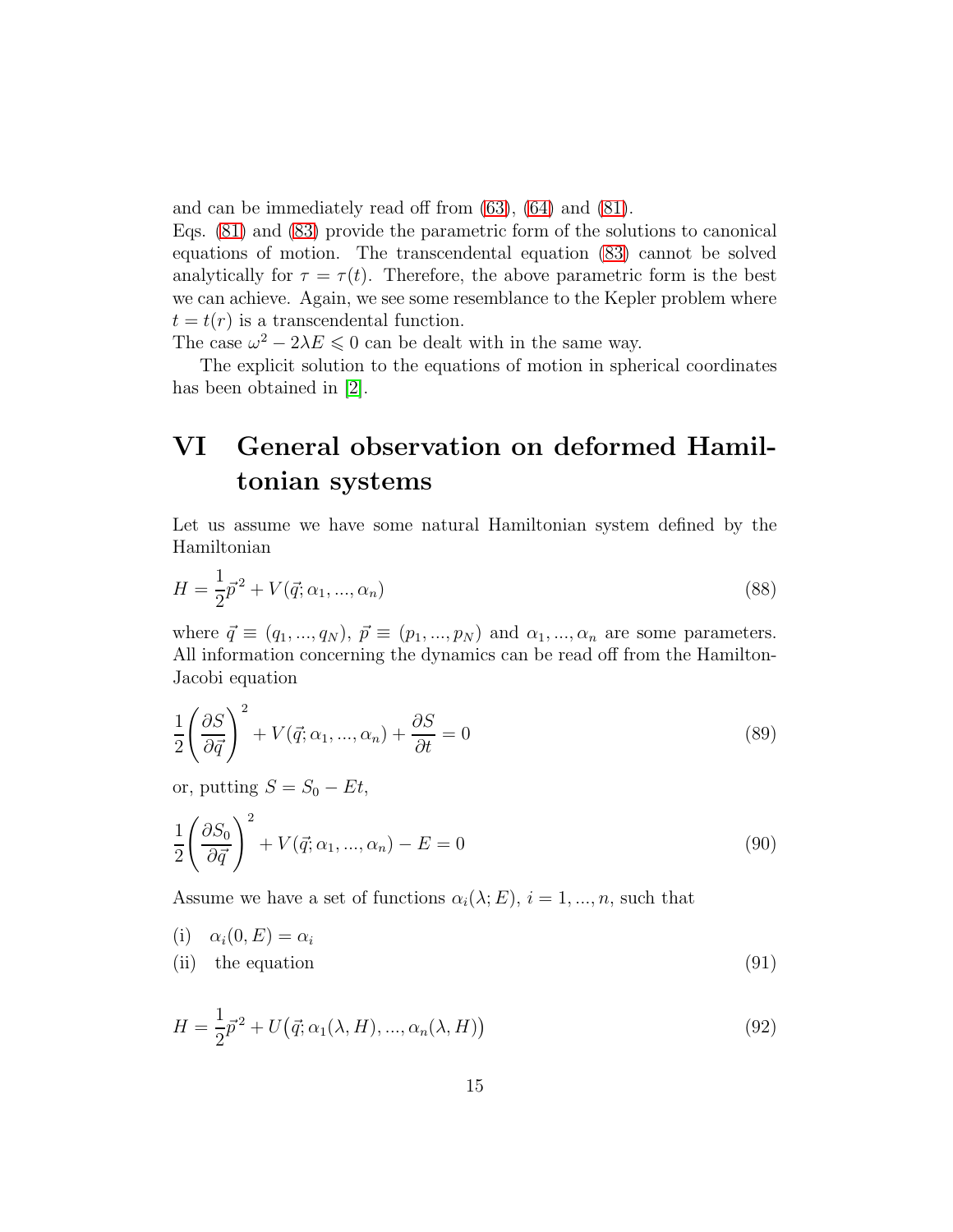can be solved with respect to  $H$ ,

$$
H = \tilde{H}(\vec{q}, \vec{p}; \lambda, \alpha_1, \dots, \alpha_n); \tag{93}
$$

note that  $\tilde{H}|_{\lambda=0} = H$ , so  $\tilde{H}$  may be viewed as a deformation of H. Obviously, the stationary Hamilton-Jacobi equation for  $H$  can be cast in the form

$$
\frac{1}{2} \left( \frac{\partial S_0}{\partial \vec{q}} \right)^2 + V(\vec{q}; \alpha_1(\lambda, E), ..., \alpha_n(\lambda, E)) - E = 0 \tag{94}
$$

Therefore, we can use any information concerning the Hamiltonian [\(88\)](#page-14-0) to analyze the dynamics defined by the deformed Hamiltonian  $H$ . Consider, as an example, the spherically symmetric Hamiltonian [\(88\)](#page-14-0).

$$
H = \frac{1}{2}\vec{p}^2 + U(\vec{q}^2; \alpha_1, ..., \alpha_n)
$$
\n(95)

The deformed Hamiltonian analyzed in previous sections corresponds to H being harmonic oscillator,  $n = 1$ ,  $\alpha_1 = \omega^2$  and  $\alpha_1(\lambda, E) = \omega^2 - 2\lambda E$ . As a second example let us consider the deformed Kepler problem [\[8\]](#page-18-4). One starts with the Hamiltonian of Kepler motion

$$
H = \frac{1}{2}\vec{p}^2 - \frac{k}{|\vec{q}|}\,,\tag{96}
$$

here  $n = 1$ ,  $\alpha_1 = k$ . Let us take  $\alpha_1(\lambda, E) \equiv k(\lambda, E) = k + \lambda E$ . Then we find

$$
\tilde{H}(\vec{q}, \vec{p}; k, \lambda) = \frac{|\vec{q}|\vec{p}^2}{2(\lambda + |\vec{q}|)} - \frac{k}{\lambda + |\vec{q}|}
$$
\n(97)

which coincides with eq. [\(1\)](#page-1-0) of Ref. [\[8\]](#page-18-4). So we immediately infer that  $H$ is maximally superintegrable, its configuration-space trajectories are conic sections and the deformed Runge-Lenz vector can be defined.

#### VII Summary

We have shown that the nonlinear isotropic oscillator is superintegrable (this result has been already obtained in Ref. [\[1\]](#page-18-0)). Three independent integrals of motion can be chosen in analogy with the harmonic oscillator case. They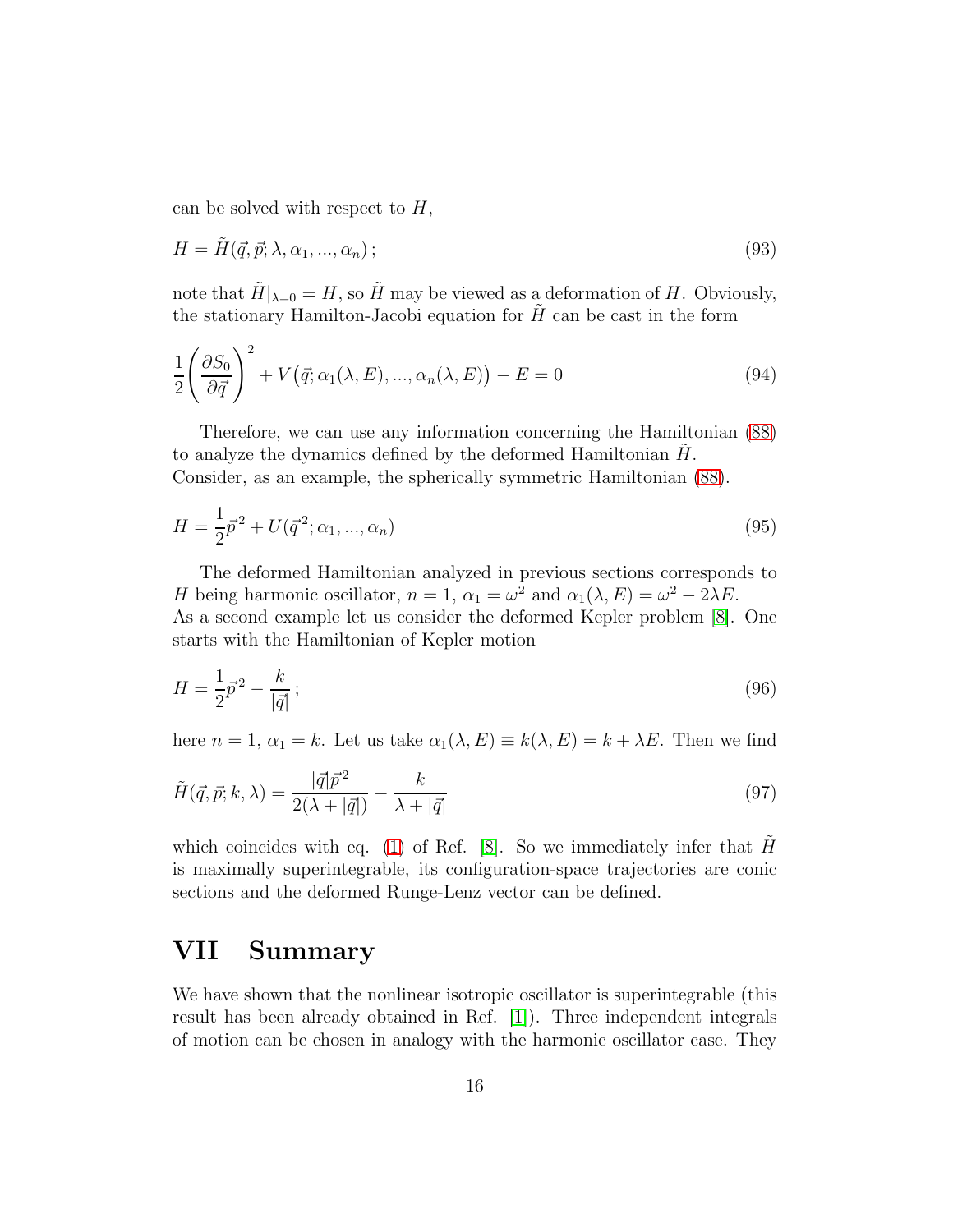span (with respect to the Poisson bracket) a Lie algebra on any submanifold of constant energy; depending on the value of energy it is  $SU(2)$ ,  $E(2)$  or  $SU(1, 1)$  algebra. In this respect the symmetry structure resembles that of the Kepler problem. The integrals of motion generate infinitesimal symmetry transformations; however, in general the latter are rather general canonical transformations and not the point ones. The infinitesimal transformations can be integrated to the global  $SU(2)$  ones once the generators are suitably redefined to get rid of energy dependent structure constants. We have also presented the concise discussion of the integrals of motion in polar coordinates.

Two more general conclusions seem to be worth of stressing. First, in order to provide the general Noether theorem one should address to the Hamiltonian formalism. This allows us to relate the integrals of motion to canonical transformations which do not necessarily reduce to the point ones. Second, for the dynamical systems integrable in the Liouville sense it is easy to construct the additional local integrals of motion and find the necessary and sufficient conditions for the existence of global integrals as well as the algebra they obey. For example, consider a superintegrable twodimensional system in the confining region of phase-space. One can introduce actionangle variables  $(I_i, \varphi_i), i = 1, 2$ ; superintegrability implies the general form of the Hamiltonian as given by eq. [\(4\)](#page-1-2). Obviously, one may assume that  $n_1, n_2$  are coprime. Then there exist integers  $m_1, m_2$  such that

$$
n_1 m_2 - n_2 m_1 = 1 \tag{98}
$$

Therefore, one has

$$
\begin{pmatrix} n_1 & n_2 \\ m_1 & m_2 \end{pmatrix} \in SL(2, \mathbb{Z}) \tag{99}
$$

and

$$
\tilde{\varphi}_1 = m_2 \varphi_1 - m_1 \varphi_2 \n\tilde{\varphi}_2 = -n_2 \varphi_1 + n_1 \varphi_2 \n\tilde{I}_1 = n_1 I_1 + n_2 I_2 \n\tilde{I}_2 = m_1 I_1 + m_2 I_2
$$
\n(100)

<span id="page-16-0"></span>is a well-defined canonical transformation, and  $\tilde{I}_1, \tilde{I}_2$  and  $\tilde{\varphi}_2$  are integrals of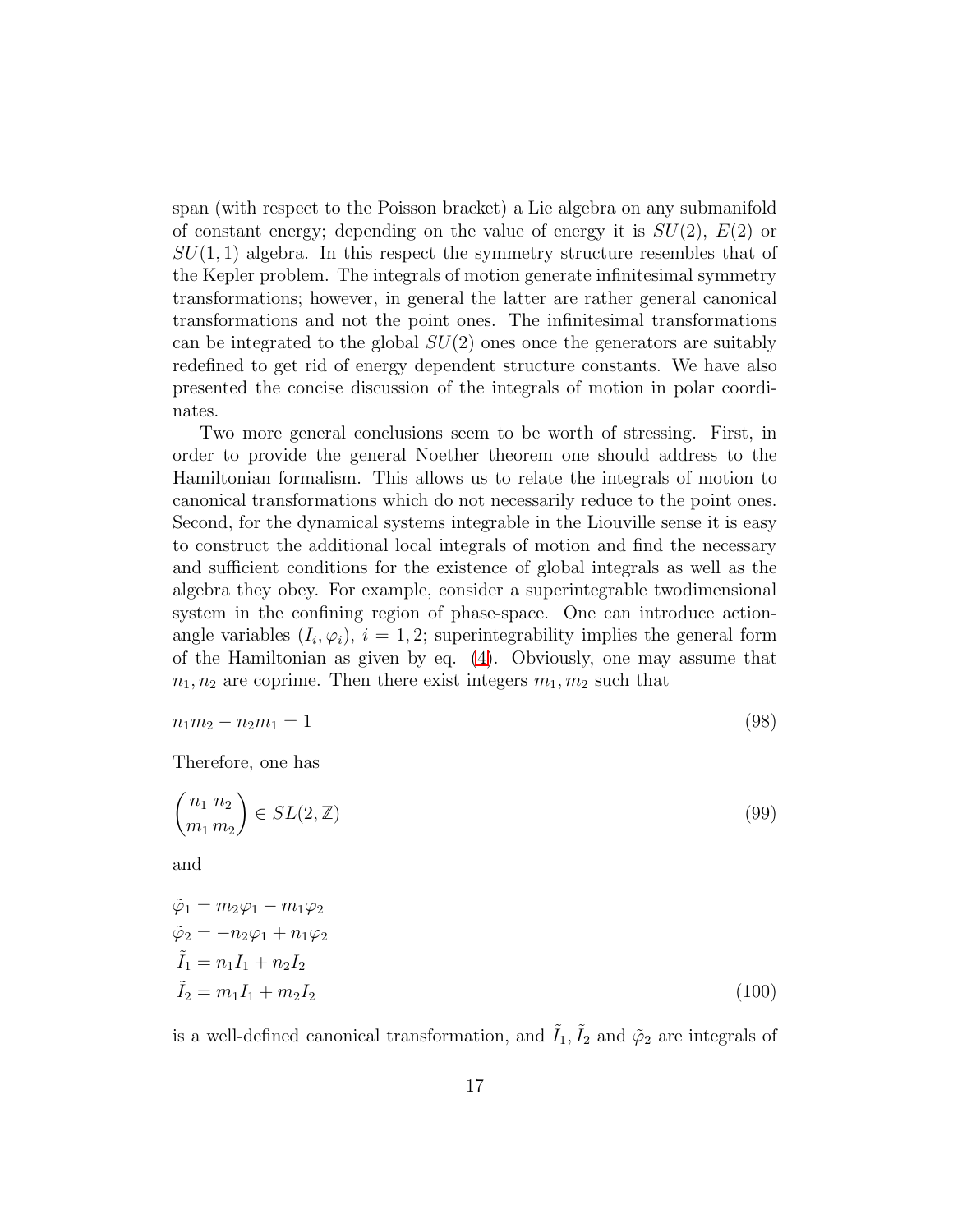motion. It is now straightforward to check that  $C_{\alpha}$ ,  $\alpha = 1, 2, 3$ , defined as

$$
C_1 = \sqrt{-\tilde{I}_2^2 + A(\tilde{I}_1)\tilde{I}_2 + B(\tilde{I}_1)} \cos \tilde{\varphi}_2
$$
  
\n
$$
C_2 = \sqrt{-\tilde{I}_2^2 + A(\tilde{I}_1)\tilde{I}_2 + B(\tilde{I}_1)} \sin \tilde{\varphi}_2
$$
  
\n
$$
C_3 = \tilde{I}_2 - \frac{1}{2}A(\tilde{I}_1)
$$
\n(101)

with  $A(\cdot), B(\cdot)$  being arbitrary, are integrals of motion obeying  $SU(2)$  algebra

$$
\{C_{\alpha}, C_{\beta}\} = \varepsilon_{\alpha\beta\gamma} C_{\gamma} \tag{102}
$$

We would like  $C_{\alpha}$  to be real; this imposes additional conditions on  $A(\cdot)$ and  $B(\cdot)$  Note that the original action variables  $I_1, I_2$  (cf. eq. [\(100\)](#page-16-0)) are (by definition) nonnegative. However, even with such a restriction it is in general not possible to arrange things in such a way that  $C_{1,2}$  are real. This is, for example, possible if  $n_{1,2} > 0$  (which includes the case of deformed harmonic oscillator). In the general case one has to consider the trajectories in  $(I_1, I_2)$ space characterized by  $I_1 = const., I_1 \geqslant 0, I_2 \geqslant 0.$  For more degrees of freedom cf. [\[15\]](#page-19-4)

We have also discussed the general case  $N \ge 2$ . Due to the fact that the basic observation concerning the structure of Hamilton-Jacobi equation remains valid for any N one can immediately infer that the results concerning the case  $N = 2$  can be immediately extended to arbitrary N. In particular, the symmetry algebra can be chosen to be  $SU(N)$  (or  $U(N)$ ) if it appears to be convenient for some purposes). The only difference is that for  $N = 2$  all three integrals of motion forming  $SU(2)$  algebra are functionally independent; for general N there are  $N^2-1$  integrals and only  $2N-1$  of them are independent.

We have also shown how to obtain an explicit form of the solutions to canonical equations of motion. They are given in parametric form in terms of additional evolution parameter  $\tau$ .

Finally, we made some general observation concerning the construction of deformed Hamiltonian systems which, despite of their appearance, share most properties of simpler (super) integrable systems.

The nonlinear superintegrable oscillators viewed as the bosonic parts of  $\mathcal{N}=8$  supersymmetric mechanical systems have been discussed in the interesting paper by Krivonos et al [\[16\]](#page-19-5).

#### Acknowledgments

We are grateful to Armen Nersessian for bringing Ref. [\[16\]](#page-19-5) to our attention.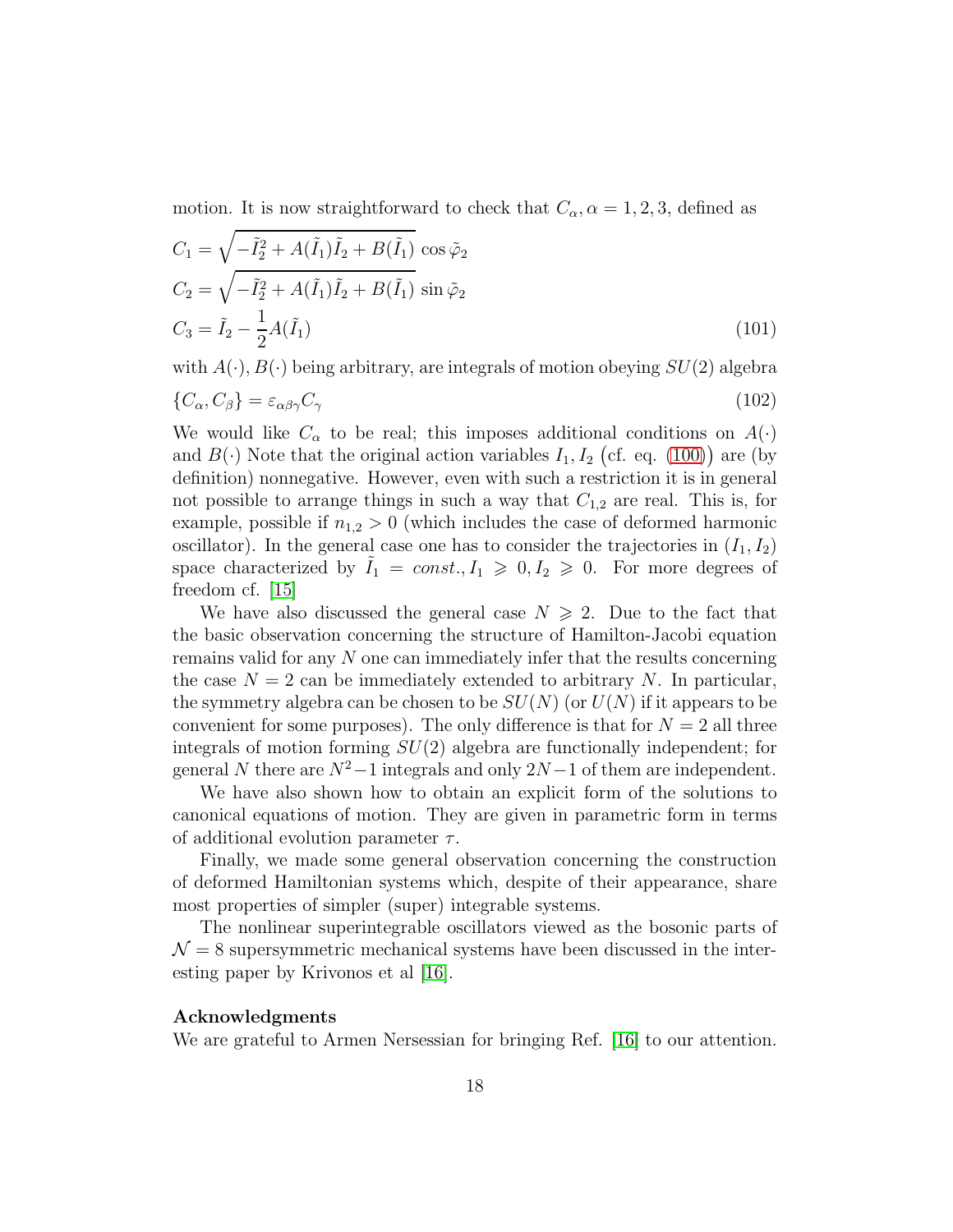### <span id="page-18-0"></span>References

- $[1]$  A. Ballesteros, A. Enciso, F.J. Herranz, O. Ragnisco, Physica D237 (2008), 505.
- <span id="page-18-1"></span>[2] A. Ballesteros, A. Enciso, F.J. Herranz, D. Latini, O. ´ Ragnisco, D. Riglioni, Journ. Phys. Conf. Series 670 (2016), 012031.
- <span id="page-18-2"></span>[3] A. BALLESTEROS, A. ENCISO, F.J. HERRANZ, O. RAGNISCO, Class. Quant. Grav. 25 (2008), 165005.
- [4] Á. BALLESTEROS, A. ENCISO, F.J. HERRANZ, O. RAGNISCO, Comm. Math. Phys. 290 (2009), 1033.
- [5] A. BALLESTEROS, A. ENCISO, F.J. HERRANZ, O. RAGNISCO, Ann. Phys. 324 (2009), 1219.
- [6] A. Ballesteros, A. Enciso, F.J. Herranz, O. Ragnisco, D. ´ Riglioni, Phys. Lett. A375 (2011), 1431.
- [7] A. Ballesteros, A. Enciso, F.J. Herranz, O. Ragnisco, D. ´ Riglioni, Ann. Phys. 326 (2011), 2053.
- <span id="page-18-4"></span>[8] D. LATINI, O. RAGNISCO, Journ. Phys. **A48** (2015), 175201.
- [9] A. Ballesteros, A. Enciso, F.J. Herranz, O. Ragnisco, D. ´ Riglioni, Journ. Phys. Conf. Series 597 (2015), 012014.
- <span id="page-18-3"></span>[10] A. BALLESTEROS, I. GUTIÉRREZ-SAGREDO, P. NARANJO, Phys. Lett. A381 (2017), 701.